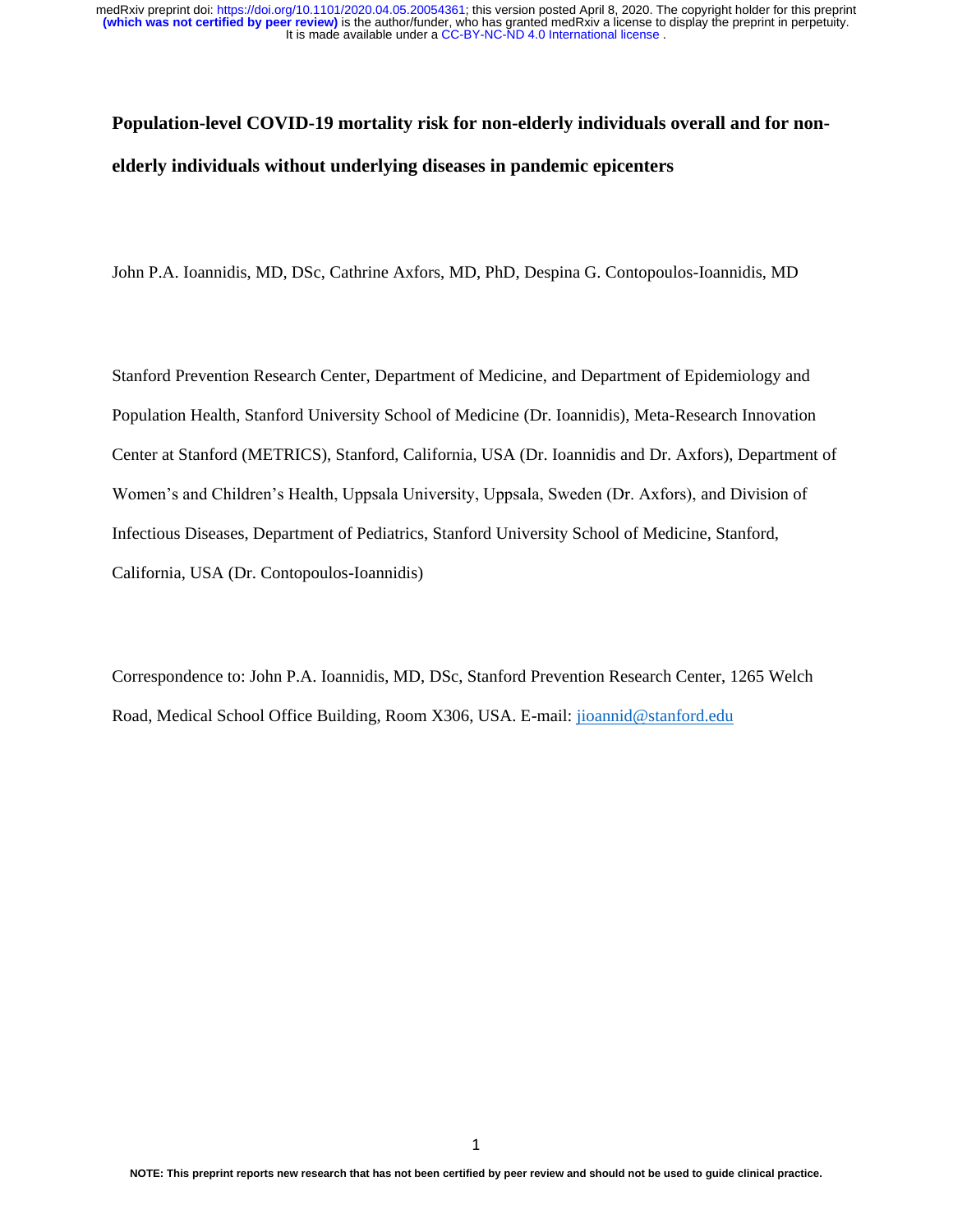### **ABSTRACT**

## OBJECTIVE:

To evaluate the relative risk of COVID-19 death in people <65 years old versus older individuals in the general population, to provide estimates of absolute risk of COVID-19 death at the population level, and to understand what proportion of COVID-19 deaths occur in non-elderly people without underlying diseases in epicenters of the pandemic.

## ELIGIBLE DATA:

Countries and US states or major cities with at least 250 COVID-19 deaths as of 4/4/2020 and with information available on death counts according to age strata, allowing to calculate the number of deaths in people with age <65. Data were available for Belgium, Germany, Italy, Netherlands, Portugal, Spain, Sweden, and Switzerland, as well as Louisiana, Michigan, Washington states and New York City as of April 4, 2020.

#### MAIN OUTCOME MEASURES:

Proportion of COVID-19 deaths that occur in people <65 years old; relative risk of COVID-19 death in people <65 versus ≥65 years old; absolute risk of death in people <65 and in those ≥80 years old in the general population as of 4/4/2020; absolute death risk expressed as equivalent of death risk from driving a motor vehicle.

#### RESULTS:

Individuals with age <65 account for 5%-9% of all COVID-19 deaths in the 8 European epicenters, and approach 30% in three US hotbed locations. People <65 years old had 34- to 73-fold lower risk than those ≥65 years old in the European countries and 13- to 15-fold lower risk in New York City, Louisiana and Michigan. The absolute risk of COVID-19 death ranged from 1.7 per million for people <65 years old in Germany to 79 per million in New York City. The absolute risk of COVID-19 death for people ≥80 years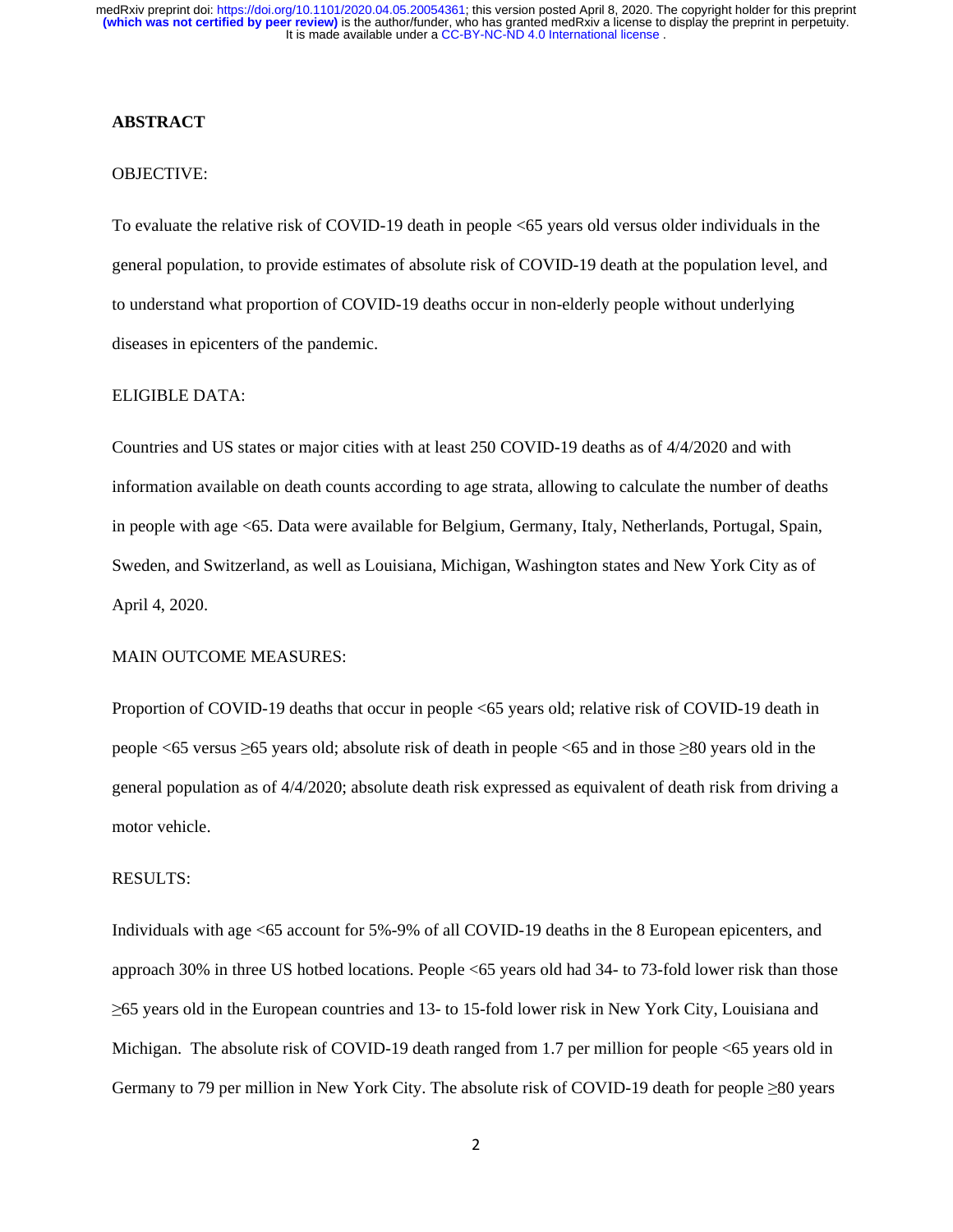old ranged from approximately 1 in 6,000 in Germany to 1 in 420 in Spain. The COVID-19 death risk in people <65 years old during the period of fatalities from the epidemic was equivalent to the death risk from driving between 9 miles per day (Germany) and 415 miles per day (New York City). People <65 years old and not having any underlying predisposing conditions accounted for only 0.3%, 0.7%, and 1.8% of all COVID-19 deaths in Netherlands, Italy, and New York City.

## CONCLUSIONS:

People <65 years old have very small risks of COVID-19 death even in the hotbeds of the pandemic and deaths for people <65 years without underlying predisposing conditions are remarkably uncommon. Strategies focusing specifically on protecting high-risk elderly individuals should be considered in managing the pandemic.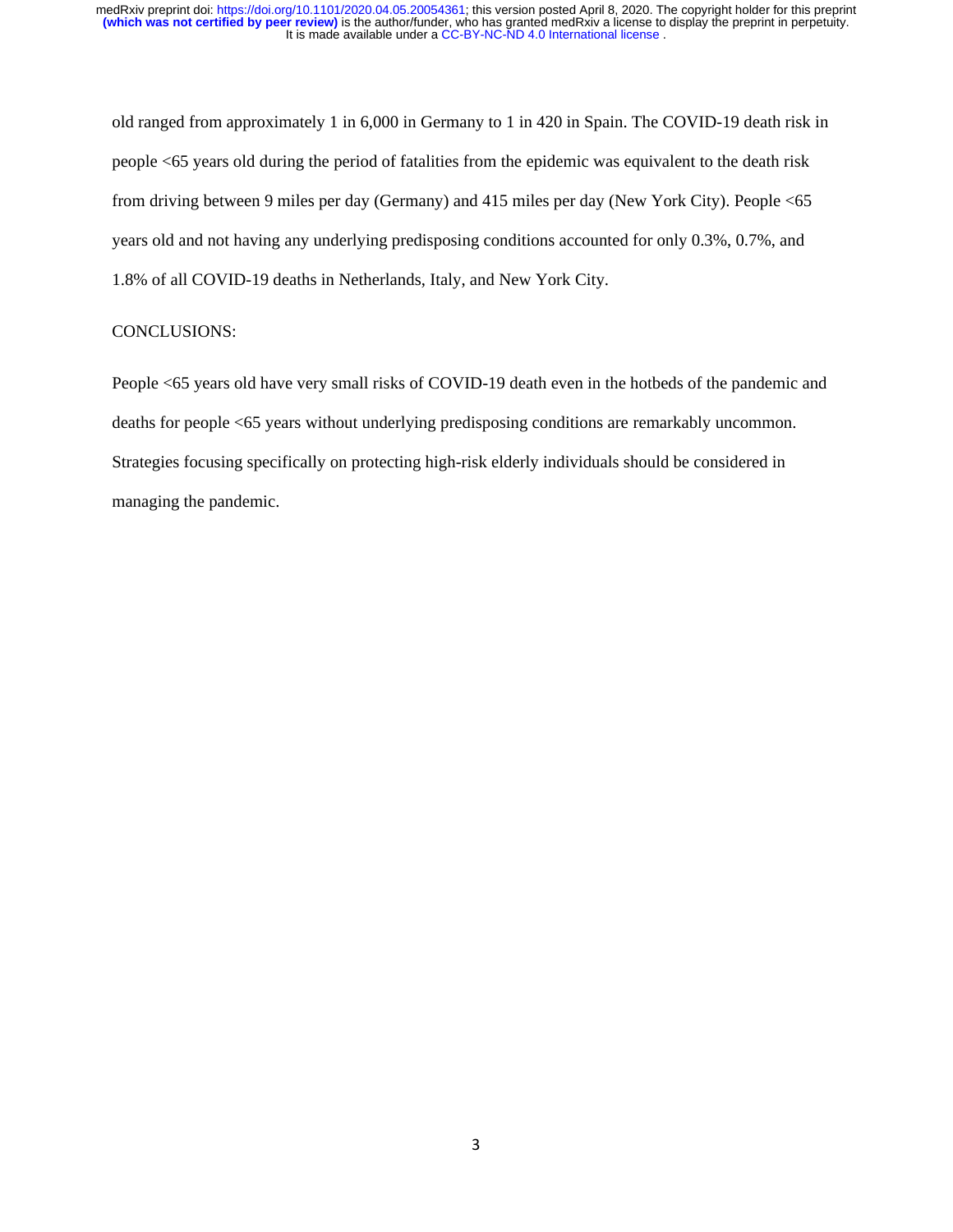## **INTRODUCTION**

As the coronavirus disease 2019 (COVID-19) pandemic has spread widely around the globe,  $^{1,2}$ estimates about its eventual impact in terms of total number of deaths have varied widely, as they are mostly based on mathematical models with various speculative assumptions. Regardless, it is very crucial to estimate how much smaller the risk of death is among non-elderly people (<65 years old) as opposed to older individuals and how frequent deaths are in people who are <65 years old and have no underlying predisposing diseases. Media have capitalized on stories of young healthy individuals with severe, fatal outcomes. However, the majority of patients dying with SARS-CoV-2 are elderly and the large majority of the deceased may have severe underlying diseases. Exaggeration should be avoided in responding to the pandemic.<sup>3</sup> Accurate estimates of death risk have important implications for the projecting eventual total loss of quality-adjusted life-years, since deaths of young, healthy people contribute far more qualityadjusted life-years lost than deaths in elderly individuals with pre-existing morbidity. Knowledge of COVID-19 death risks for people <65 years old at the population level may affect the viability of different management strategies for the pandemic. People <65 years old represents the lion's share of the workforce.

Here, we used data from 8 European countries and 4 states in the USA that are epicenters of the pandemic with a large number of deaths and where data are available for deaths according to age stratification. We aimed to evaluate the relative risk of death in people <65 years old versus older individuals in the general population, to provide estimates of absolute risk of death in these epicenters, and to understand what proportion of COVID-19 deaths occur in people <65 years old and without underlying diseases.

# **METHODS**

 We considered data from publicly reported situational reports of countries and US states or major cities that have been major epicenters of the pandemic as of early April. Eligibility criteria include: (1) at

4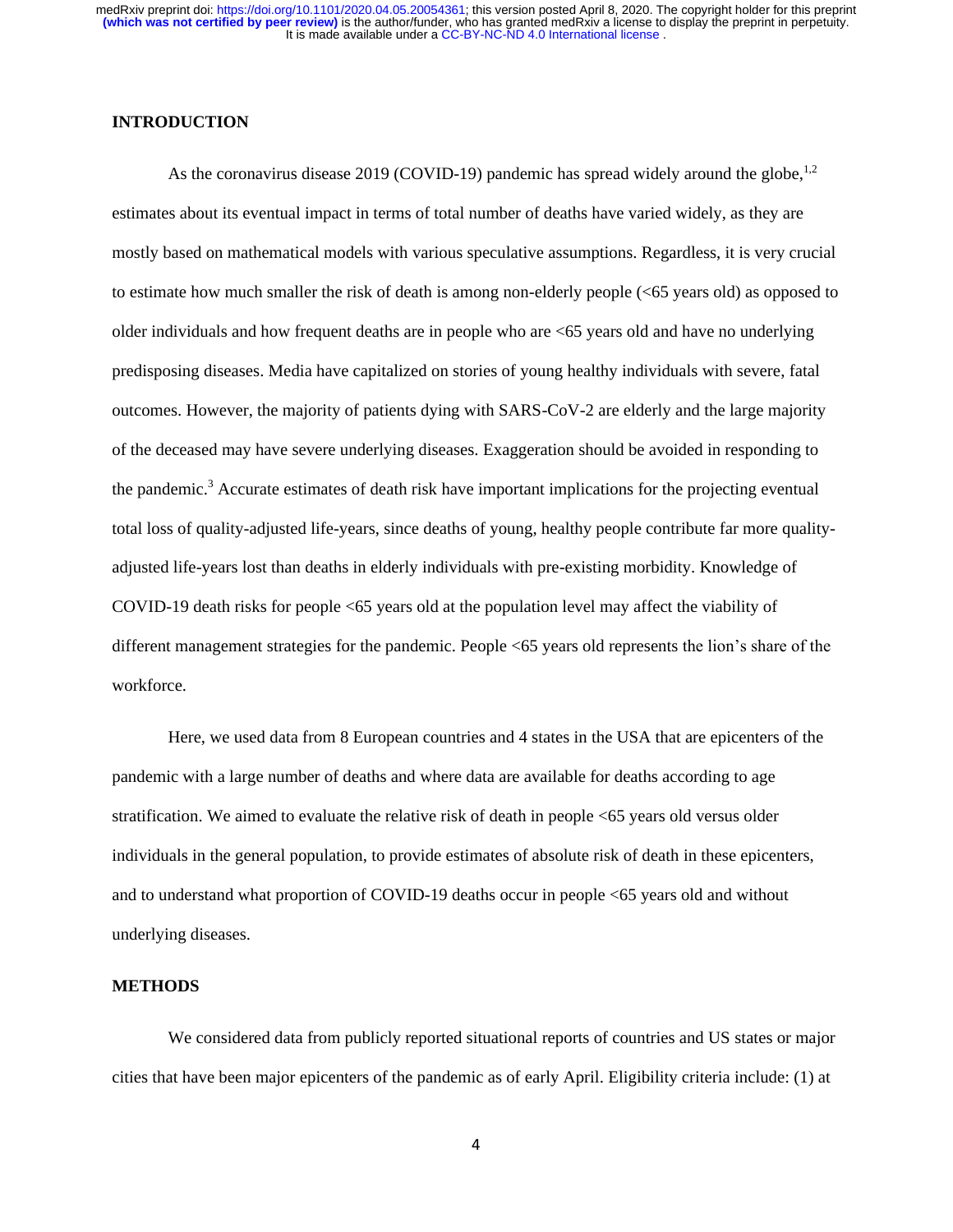least 250 deaths accumulated as of April 4, 2020 (so as to qualify for a hotbed of the epidemic and to have a meaningful amount of data to analyze); and (2) information available on death counts per age strata, allowing to calculate numbers of deaths in people with age <65 or, alternatively, at least in people with age  $< 60$ .

For each of the eligible geographical locations, we extracted information from the most up-todate situational reports on April 4, 2020 focusing on total number of deaths, number of deaths in age <65 (or, if not available, number of deaths in age  $\leq 60$  and in age 60-69), number of deaths in age  $\geq 80$  (or, if not available, number of deaths in age  $\geq$ 75) and, correspondingly, the proportions of the total deaths in each of these age categories. Information was extracted independently in duplicate by two authors (JI, CA) and discrepancies were resolved. Whenever information was unavailable for the desirable <65 years cut-off, we contacted the respective authorities issuing the situational report. We also extracted information on the proportion of men for all deaths and for deaths in each of these age categories, whenever available. For secondary analyses, we also extracted information on deaths in the subgroups of age <40 and age 40-64, whenever available (or, if not available, on <45 and 45-64).

One author (DC-I) downloaded information on the proportion of the population in each eligible location for each age group. We used census information from populationpyramid.net/world/2019 for countries and from [worldpopulationreview.com](https://worldpopulationreview.com/) for the US states and New York City.

We calculated the relative risk of COVID-19 death for an individual  $\leq 65$  years old as compared with an individual ≥65 years old for each eligible country and US state/city. This is calculated as (COVID-19 deaths with age <65 /population with age <65 in the age-pyramid)/(COVID-19 deaths with age ≥65/population with age ≥65 in the age-pyramid). Inverting this relative risk shows how many fold lower the risk of COVID-19 death is for an individual  $\leq 65$  years old as compared with an individual  $\geq 65$ years old.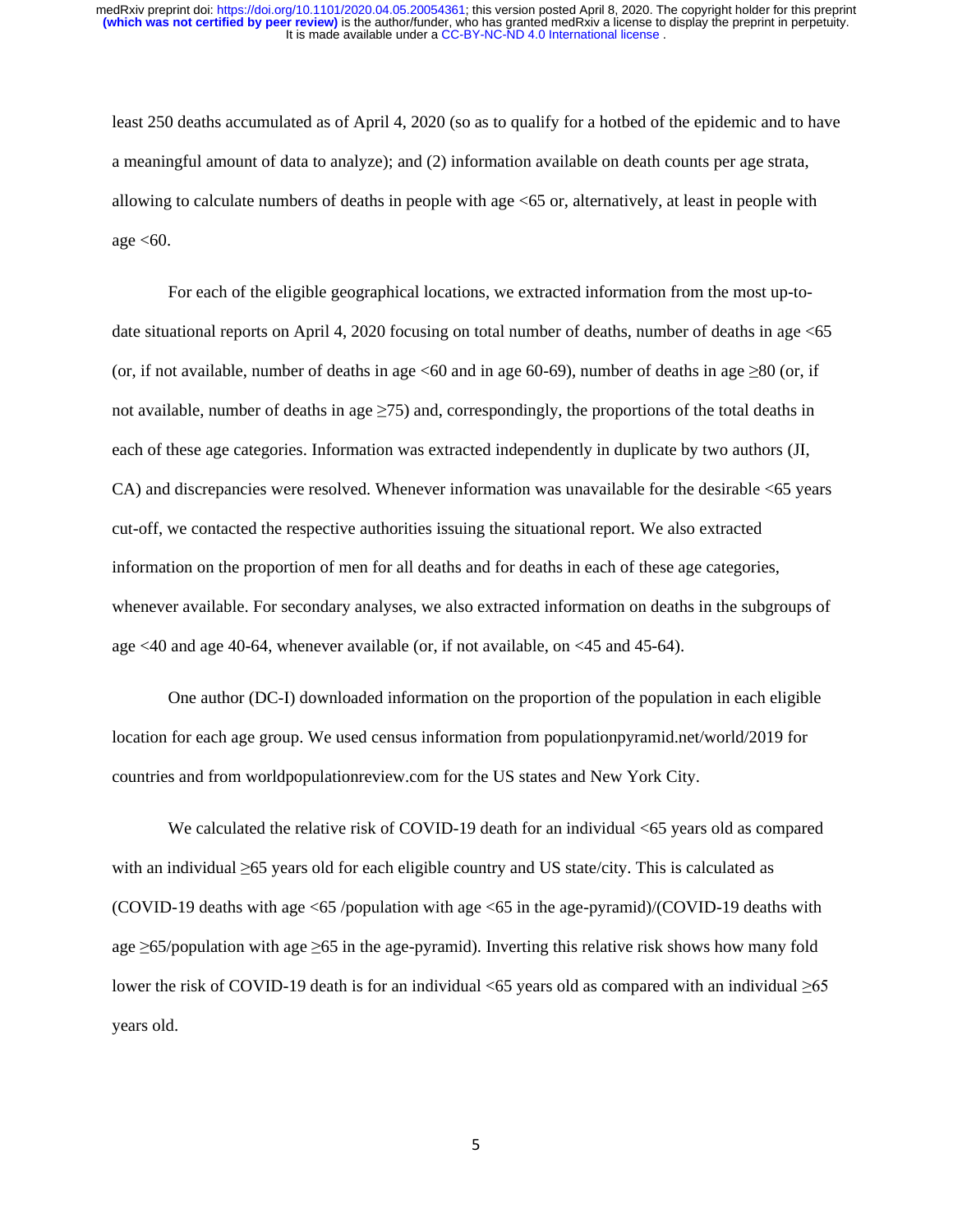We also calculated the absolute risk of dying for a person  $\leq 65$  years old in each eligible country and US state/city by dividing the number of COVID-19 deaths as of April 4, 2020 in this age group by the census population in this age group. Certainly, the number of deaths will increase and there is some uncertainty about the total projected number of deaths in each of these locations when this epidemic wave has passed. Most locations seem to be close to the peak or may have passed the peak of the epidemic wave as of April 4, but this is not certain. To offer further insight, we extracted information also on the day that had the highest daily new cases documented and on the day that had the highest daily deaths as of April 4, 2020.

The magnitude of COVID-19 death risks is difficult to grasp, especially when population-level risks are small. Therefore, we converted the absolute risks of COVID-19 death into equivalents of death risk by a well-known, almost ubiquitous activity,<sup>4</sup> driving/travelling by motor vehicle. We used estimates from the International Transport Forum Road Safety Annual Report 2018 (ref. 5) for the number of road deaths per billion vehicle miles for each European country. For Spain, Italy, and Portugal there were only data available for number of road fatalities per 100,000 inhabitants. Since these tend to correlate reasonably well with road deaths per billion vehicle miles in Europe, we used for Italy and Portugal the same road deaths per billion kilometers as Belgium, since they have the same road deaths per 100,000 inhabitants and we did the same for Germany and Spain. For USA locations, we used the state-specific data provided for 2018 by the Insurance Institute for Highway Safety.<sup>6</sup> For New York City, we used motor vehicle fatality data pertaining to New York State. We then divided the estimated miles travelled that correspond to the same death risk by the number of days that have passed since the first COVID-19 death was recorded in each location and until April 4, 2020. The result transforms the average risk of COVID-19 death during the period where COVID-19 deaths occur into an equivalent of miles travelled by car per day.

Finally, we sought information from the situational reports on how many COVID-19 deaths had been documented in people <65 years old who had no underlying predisposing conditions. Predisposing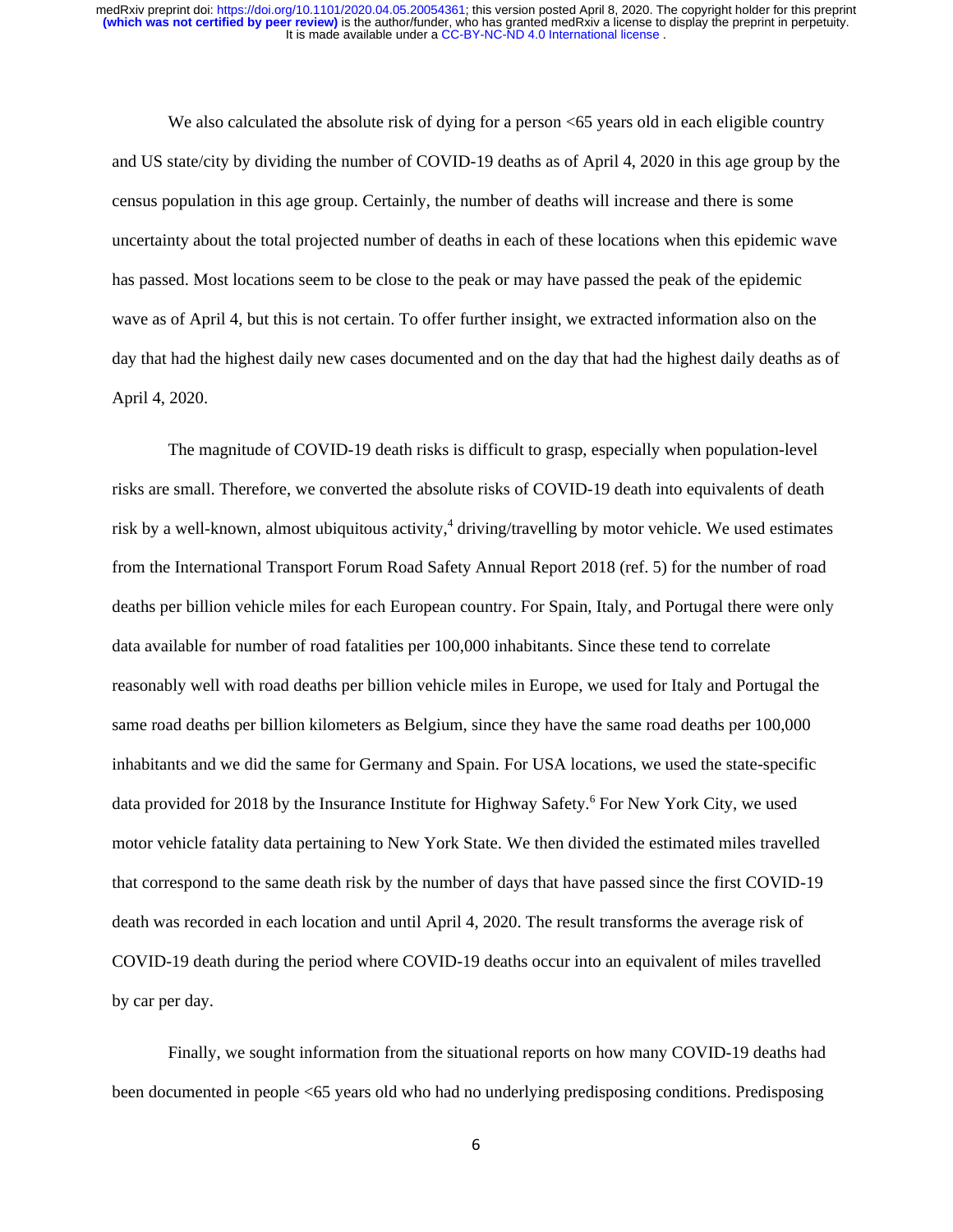conditions for worse outcome in COVID-19 may include<sup>7-9</sup> cardiovascular disease, hypertension, diabetes, chronic obstructive pulmonary disease and severe asthma, kidney failure, severe liver disease, immunodeficiency, and malignancy. We followed the data collection principles of each national and state organization on how underlying conditions were defined. Data were readily available in published reports for New York City and we obtained additional such data according to the presence or not of underlying conditions from the Italian COVID-19 team (personal communication, Dr. Luigi Palmieri) as of April 2, 2020 and from the Dutch COVID-19 team (personal communication, Susan van den Hof) as of April 4, 2020. We encourage other organizations to send us similar data, as they become available, so that they can be incorporated in further updates. Proportions were synthesized in a random effects meta-analysis with evaluation of between-dataset heterogeneity by the  $I^2$  and Q statistics.

#### **RESULTS**

#### **Eligible data**

 Fourteen countries (Belgium, Brazil, China, France, Germany, Iran, Italy, Netherlands, Portugal, Spain, Sweden, Switzerland, Turkey, United Kingdom) and six US states (California, Louisiana, Michigan, New Jersey, New York, Washington) fulfilled the first eligibility criterion and of those 8 countries (Belgium, Germany, Italy, Netherlands, Portugal, Spain, Sweden, Switzerland)<sup>10-17</sup> as well as three states (Louisiana, <sup>18</sup> Michigan, <sup>19</sup> Washington<sup>20</sup>) and New York City<sup>21</sup> had some available data on required age categories. France also did have some available data per age strata, but age-stratified data had not yet incorporated 884 deaths from nursing homes which might markedly alter the age distribution, so these were not included in the analyses.

# **Death with age stratification**

As shown in Table 1, individuals with age <65 account for only 5-9% of all deaths in European countries, while the rates are higher in three of the four US locations, approaching 30% of the total. Moreover, between half and three quarters of all deaths are accounted by individuals 80 years or older in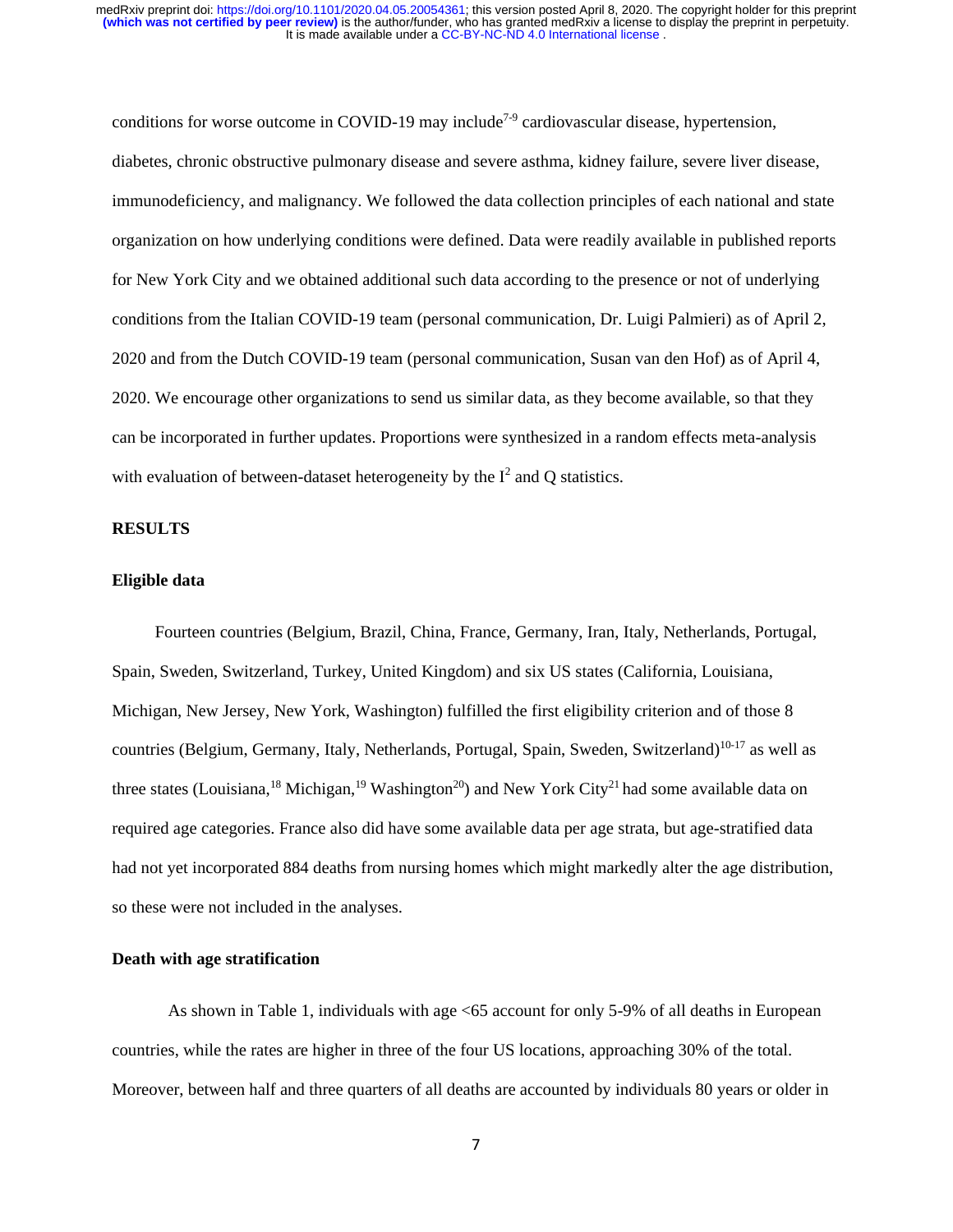Europe and Washington State, while New York City and Michigan have slightly lower percentages of people ≥80 years old. There is a preponderance of men among all patients who died (56-69%) and this may be a bit more prominent among patients who died younger than 65, but information on this last variable is missing in several locations.

| Table 1. Proportion of deaths accounted by specific age groups and proportion of men among people who |  |  |  |
|-------------------------------------------------------------------------------------------------------|--|--|--|
| died with COVID-19.                                                                                   |  |  |  |

|                         | Total               | % of deaths    | % of deaths        | % male       | % male                         |
|-------------------------|---------------------|----------------|--------------------|--------------|--------------------------------|
| Location (date report)  | deaths <sup>^</sup> | with age $<65$ | with age $\geq 80$ | (all deaths) | $\left(\text{age} < 65\right)$ |
|                         |                     |                |                    |              |                                |
| Belgium (April 4)       | 1283                | 8.0            | $75.3**$           | 58.8         | 68.0                           |
| Germany (April 4)       | 1158                | $4.9*[7.8]$    | 61.8               | 65.0         | 84.2*[79.8]                    |
| Italy (April $2\n #$    | 12550               | 9.0            | 50.0               | 69.0         | 79.5                           |
| Louisiana (April 4)     | 409                 | $23.7*$ [29.2] | <b>ND</b>          | <b>ND</b>    | <b>ND</b>                      |
| Michigan (April 4)      | 540                 | $21*$ [27.7]   | 35                 | 61           | <b>ND</b>                      |
| Netherlands (April 4)   | 1651                | 5.1            | 57.7               | 61.2         | ND                             |
| New York City (April 4) | 1905                | 29.9           | $45.5***$          | 62.1         | <b>ND</b>                      |
| Portugal (April 4)      | 266                 | $4.5*$ [7.5]   | 63.9               | 56.0         | $58.3*$ [68.3]                 |
| Spain (April 4)         | 4704                | $4.6*$ [7.4]   | 57.7               | 65.6         | $66.5*$                        |
| Sweden (April 4)        | 373                 | $4.8*[7.2]$    | 60.9               | 58.7         | <b>ND</b>                      |
| Switzerland (April 4)   | 540                 | $3.0*$ [5.6]   | 65.1               | 63.9         | $56.2*$ [65.9]                 |
| Washington (April 4)    | 310                 | 8*             | 55                 | 57           | ND                             |

ND: no data; ^Using data with available information on age; \* data available only for the group with age  $<60$  (the number shown in brackets is the approximated estimate for age  $<65$  assuming that a third of the deaths in the 60-69 bracket are in <65 years old people, as suggested by other countries where data are available on 5-year age intervals); \*\* data available only on age  $\geq$ 75; # personal communication with Luigi Palmieri.

#### **Relative risk of dying with COVID-19 for individuals <65 years old versus older individuals**

As shown in Table 2, the percentage of the population <65 years old varied from 76.99% in Italy

to 87.69% in Washington state. For European countries, the relative risk of COVID-19 death for an

individual <65 years old as compared with an individual  $\geq$ 65 years old ranged from 0.014 to 0.03.

Alternatively phrased, individuals <65 years old had 34-73 fold lower risk of COVID-19 death than older

individuals. For New York City, Louisiana and Michigan, the difference was somewhat smaller, with

those <65 years old having 13-15 fold smaller risk of dying than older individuals.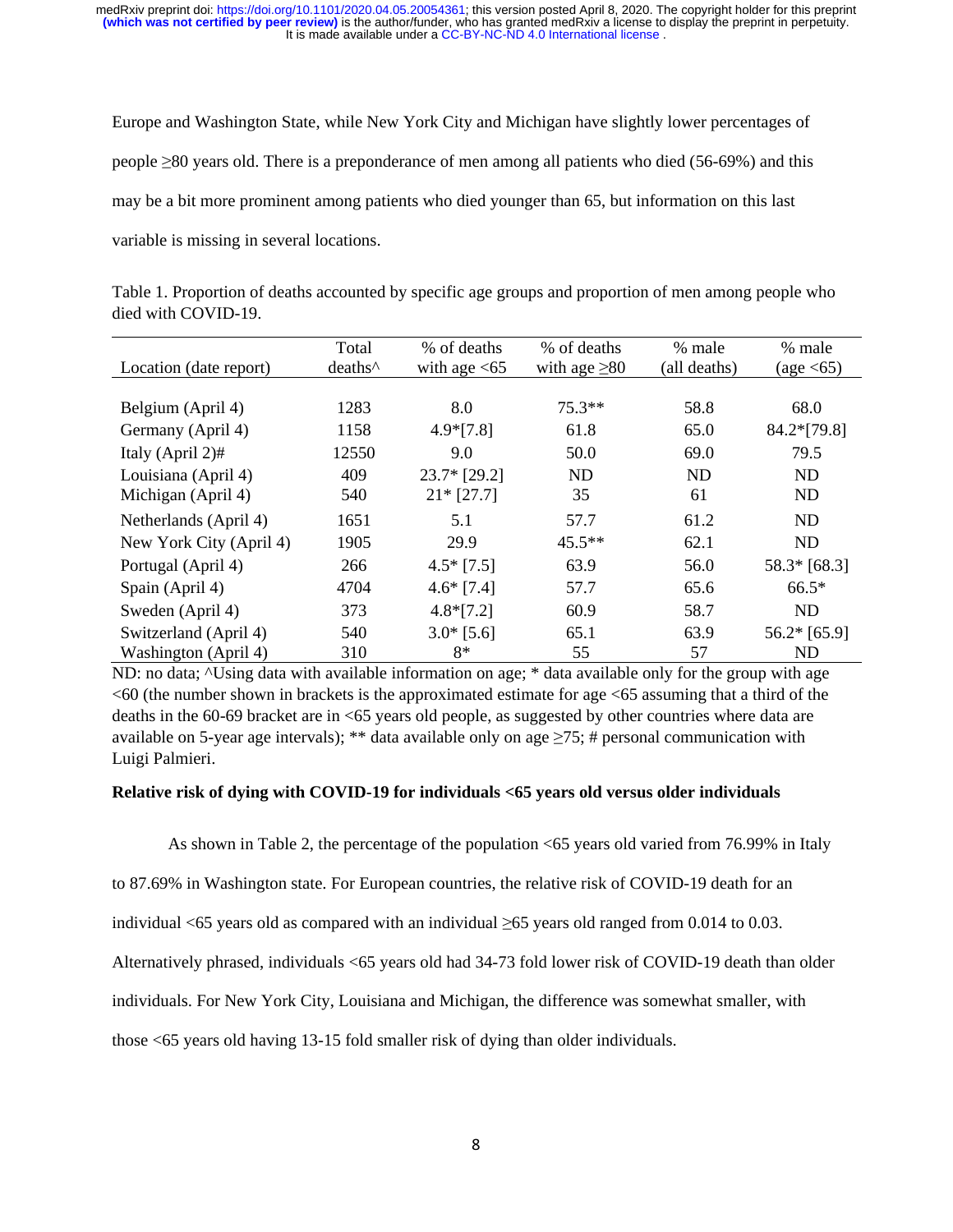|                    | Relative risk of COVID-19<br>Percentage of |                                |
|--------------------|--------------------------------------------|--------------------------------|
|                    | population $<$ 65                          | $death$ for those $<65$ versus |
| Location           | years                                      | those $\geq 65$ years          |
| Belgium            | 80.99                                      | 0.020                          |
| Germany            | 78.44                                      | 0.023                          |
| Italy              | 76.99                                      | 0.030                          |
| Louisiana          | 85.82                                      | 0.068                          |
| Michigan           | 83.00                                      | 0.078                          |
| <b>Netherlands</b> | 80.39                                      | 0.013                          |
| New York City      | 86.37                                      | 0.067                          |
| Portugal           | 77.64                                      | 0.023                          |
| Spain              | 80.35                                      | 0.020                          |
| Sweden             | 79.80                                      | 0.020                          |
| Switzerland        | 81.16                                      | 0.014                          |
| Washington         | 79.78                                      | $0.031*$                       |

Table 2. Age distribution in the general population and relative risk of dying from COVID-19 for age <65 versus ≥65

\* Data on those <60 versus ≥60 years old

As shown in Table 3, within the age group of  $\leq 65$ , almost all deaths occurred in the range of 40-

65 years. The group <40 corresponds to 52-64% of the age group <65, but only  $\leq$ 1% of COVID-19 deaths

occurred in people <40 years old in Europe and the proportion was a bit higher in 3 US locations.

Table 3. Proportion of COVID-19 deaths accounted by the age group <40 years and the percentage of the population with age <40 years.

|                         | $n$ (%) of COVID-19    | Percentage of<br>population <40 years<br>in the general | Percentage of<br>population <40 years<br>among those $<65$ |
|-------------------------|------------------------|---------------------------------------------------------|------------------------------------------------------------|
| Location (date report)  | deaths with age $<$ 40 | population $(\%)$                                       | years $(\%)$                                               |
| Belgium (April 4)       | $8(0.62)$ *            | 47.6                                                    | 58.8                                                       |
| Germany (April 4)       | ND                     | 42.9                                                    | 54.8                                                       |
| Italy (April 2)         | 35(0.28)               | 39.8                                                    | 51.7                                                       |
| Louisiana (April 4)     | 18(3.8)                | 54.4                                                    | 63.4                                                       |
| Michigan (April 4)      | 16(3)                  | 50.0                                                    | 60.2                                                       |
| Netherlands (April 4)   | 1(0.06)                | 46.3                                                    | 57.6                                                       |
| New York City (April 4) | $116(6.1)^*$           | 55.2                                                    | 63.9                                                       |
| Portugal (April 4)      | 0(0.0)                 | 41.2                                                    | 53.1                                                       |
| Spain (April 4)         | 28(0.60)               | 42.4                                                    | 52.8                                                       |
| Sweden (April 5)        | 3(0.75)                | 48.7                                                    | 61.1                                                       |
| Switzerland (April 4)   | 2(0.37)                | 46.2                                                    | 56.9                                                       |
| Washington (April 4)    | 3(1)                   | 49.7                                                    | 62.3                                                       |

ND: no data; \*Data shown for the group with age <45 years (not available for age <40 years)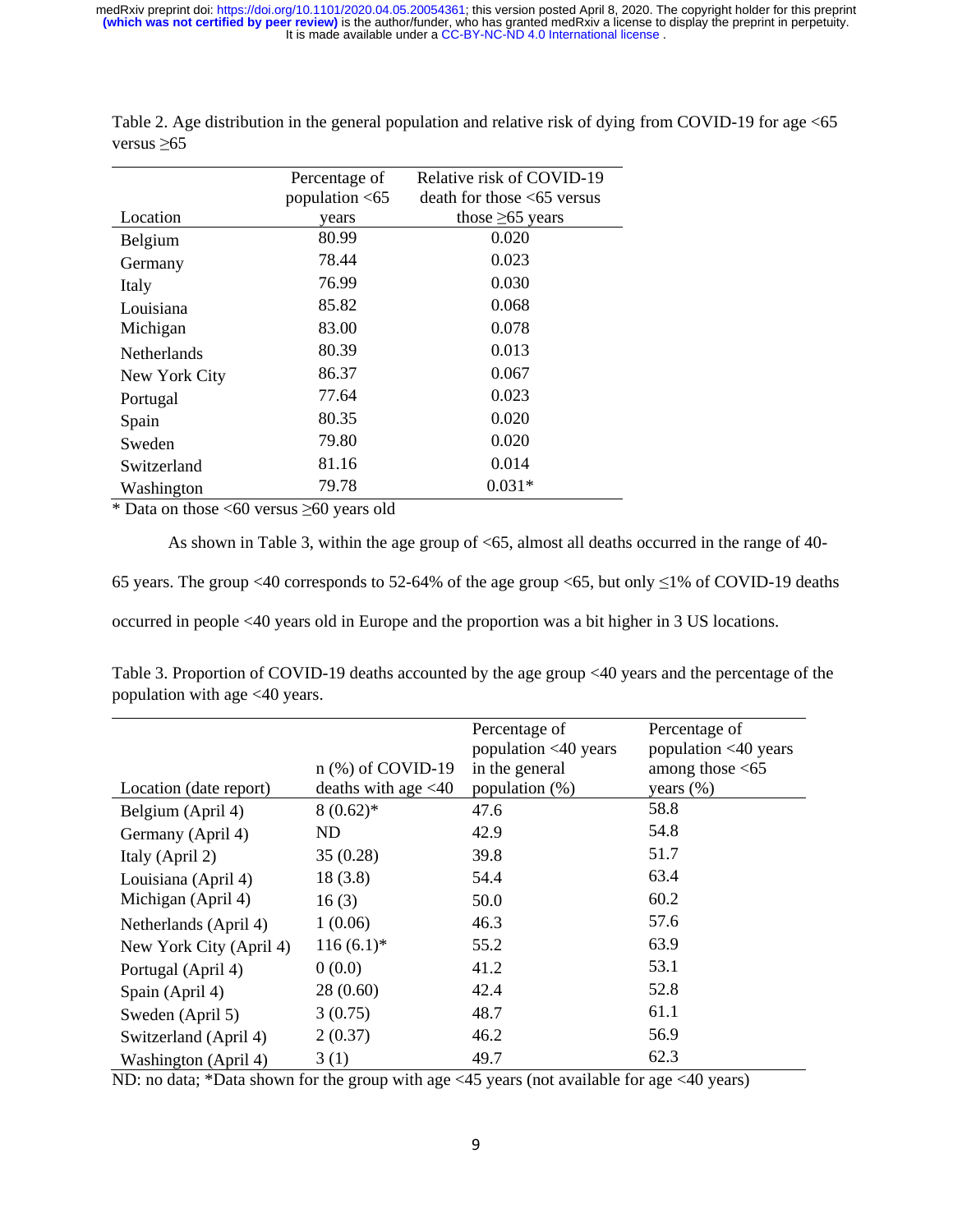#### **Absolute risk of death with COVID-19 at the population level**

Table 4 shows the estimates of the absolute risk of dying with COVID-19 at the population level for people <65 years old and for those ≥80 years old as of April 4. For these estimates we used the total number of deaths as of the close of day April 4, 2020 and not just those where age information is available, assuming that the age stratification would be similar in all deaths as in the ones where age strata information has been released as of April 4. The absolute risk of death for people <65 years old ranged widely from 1.7 per million in Germany to 79 per million in New York City. The absolute risk of death for people ≥80 years old ranged from approximately 1 in 6 thousand in Germany to 1 in 420 in Spain.

|             | Day with | Day with    | Total      | Population | Population    | Absolute      | Absolute risk    |
|-------------|----------|-------------|------------|------------|---------------|---------------|------------------|
|             | highest  | highest new | COVID-19   | < 65(n)    | $\geq 80$ (n) | risk of       | of COVID-19      |
|             | new      | COVID-19    | deaths as  |            |               | COVID-19      | death for        |
|             | COVID-19 | deaths#     | of April 4 |            |               | death for     | people $\geq 80$ |
|             | cases#   |             | (n)        |            |               | people $<$ 65 | (per thousand)   |
| Location    |          |             |            |            |               | (per million) |                  |
| Belgium     | March 28 | March 31    | 1283       | 9346151    | 1032499*      | 11            | $0.9*$           |
| Germany     | March 27 | April 2     | 1444       | 65508502   | 5737398       | 1.7           | 0.2              |
| Italy       | March 21 | March 27    | 15362      | 46616108   | 4465708       | 30            | 1.7              |
| Louisiana   | April 4  | April 3     | 409        | 3986700    | 79900         | 30            | ND               |
| Michigan    | April 3  | April 2     | 540        | 8337500    | 486629        | 18            | 0.4              |
| Netherlands | March 27 | March 31    | 1651       | 13745168   | 819669        | 6.1           | 1.1              |
| New York    | April 3  | April 3     | 1905       | 7254400    | 479548*       | 79            | $1.8*$           |
| City        |          |             |            |            |               |               |                  |
| Portugal    | March 31 | April 3     | 266        | 7939820    | 671048        | 2.5           | 0.3              |
| Spain       | March 26 | April 2     | 11947      | 37553712   | 2901252       | 24            | 2.3              |
| Sweden      | April 2  | April 2     | 373        | 8009176    | 522106        | 3.3           | 0.4              |
| Switzerland | March 20 | April 4     | 666        | 6972924    | 448632        | 5.3           | 1.0              |
| Washington  | March 30 | April 4     | 314        | 6220800    | 750795        | $4.6^{\circ}$ | 0.2              |

Table 4. Population count and absolute risk of COVID-19 death for age groups <65 and  $\geq$ 80.

ND: no data to allow calculation; # cannot exclude even higher values occurring after April 4; \*for age  $\geq$ 75; ^for age <60.

Table 5 shows the rates of road deaths per billion vehicle miles and the conversion of the absolute risk of COVID-19 death as of April 4 into motor vehicle travelled miles. The risk ranged from driving a total of 214 miles to 6684 miles. Dividing by the number of day since the first documented COVID-19 death, the risk of COVID-19 death for an individual <65 years old in the European countries is equivalent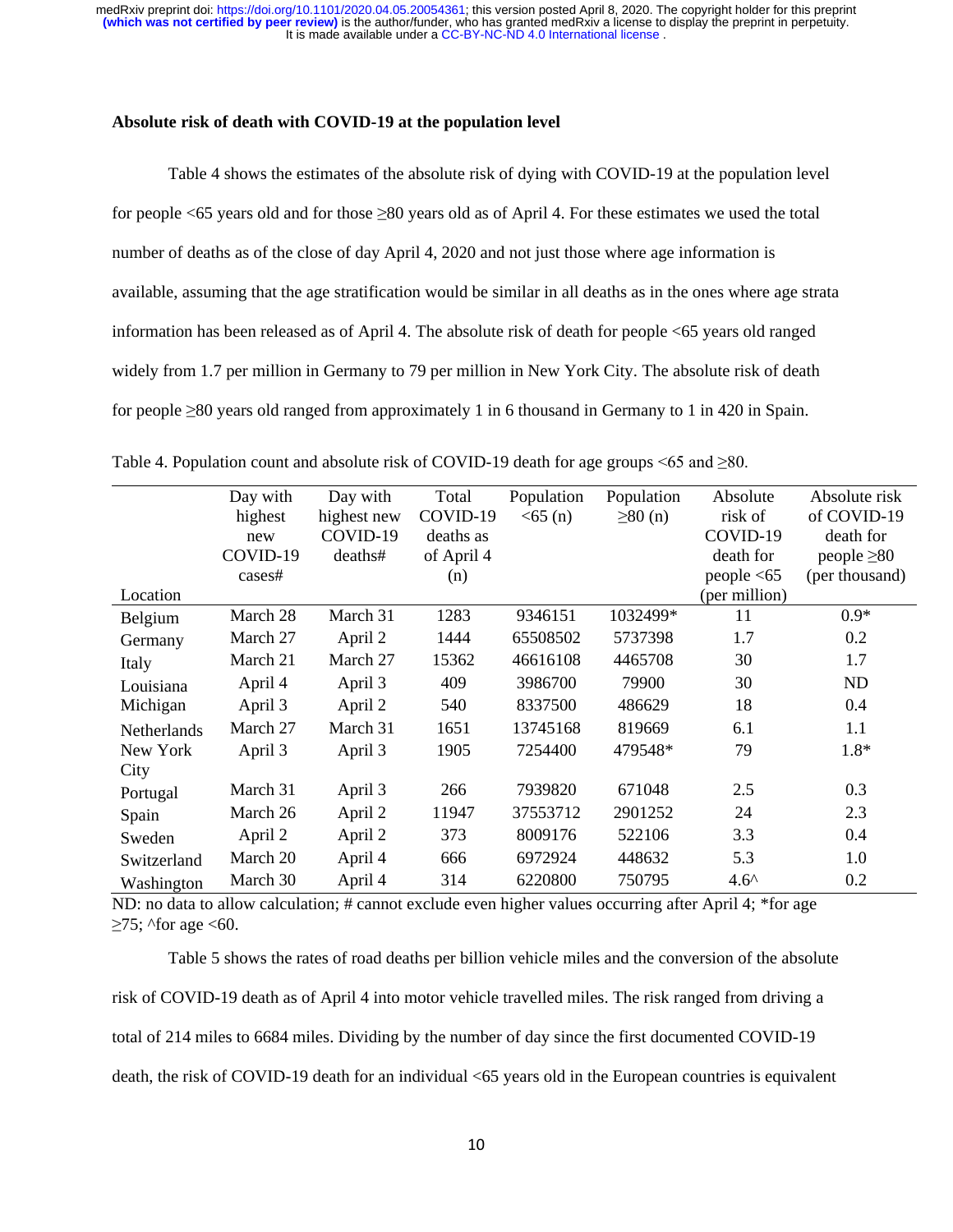to driving anywhere between 9 and 57 miles per day during this period. Washington state estimates are in the same range. The other three US location have higher estimates (driving 88 to 415 miles per day) for the 18-25 days during which they have witnessed COVID-19 deaths.

| Location      | Road deaths per<br>billion miles | Risk of COVID-19<br>death for <65 year old<br>people as total miles<br>travelled equivalent<br>(until April 4) | Days with<br>COVID-19<br>deaths | Risk of COVID-<br>19 death for $<65$<br>year old people<br>as miles<br>travelled per day<br>equivalent |
|---------------|----------------------------------|----------------------------------------------------------------------------------------------------------------|---------------------------------|--------------------------------------------------------------------------------------------------------|
| Belgium       | 11.7                             | 935                                                                                                            | 25                              | 37                                                                                                     |
| Germany       | 6.8                              | 254                                                                                                            | 27                              | 9                                                                                                      |
| Italy         | $11.7*$                          | 2525                                                                                                           | 53                              | 48                                                                                                     |
| Louisiana     | 15.3                             | 1940                                                                                                           | 22                              | 88                                                                                                     |
| Michigan      | 9.5                              | 1890                                                                                                           | 18                              | 105                                                                                                    |
| Netherlands   | 7.6                              | 810                                                                                                            | 30                              | 27                                                                                                     |
| New York City | $7.6*$                           | 10383                                                                                                          | 25                              | 415                                                                                                    |
| Portugal      | $11.7*$                          | 214                                                                                                            | 20                              | 11                                                                                                     |
| Spain         | $6.8*$                           | 3484                                                                                                           | 61                              | 57                                                                                                     |
| Sweden        | 5.3                              | 632                                                                                                            | 25                              | 25                                                                                                     |
| Switzerland   | 5.1                              | 1039                                                                                                           | 31                              | 34                                                                                                     |
| Washington    | 8.8                              | 515                                                                                                            | 45                              | $11**$                                                                                                 |

| Table 5. Absolute risk of COVID-19 death expressed as equivalent of death risk from associated with |  |  |  |
|-----------------------------------------------------------------------------------------------------|--|--|--|
| motor vehicle driving over given distances.                                                         |  |  |  |

\*Approximation (see Methods, we welcome provision of any more precise estimates); \*\* for age <60 years.

# **COVID-19 deaths in individuals <65 years old without underlying conditions**

In New York City (situational report as of 9.30am April 4, 2020),<sup>23</sup> of 1905 deaths, information of presence of underlying conditions was available on 1354. Of those 1354 deaths, there were 25 deaths (1.8%) that occurred in patients with no underlying conditions and who were <65 years old. Thirty three of the 1354 deaths occurred in people without documented underlying conditions when all ages were considered.

In Italy (situational report of April  $2<sup>12</sup>$  supplemented with personal communication from Luigi Palmieri), detailed assessment had been performed on the medical charts of 917 deceased patients and of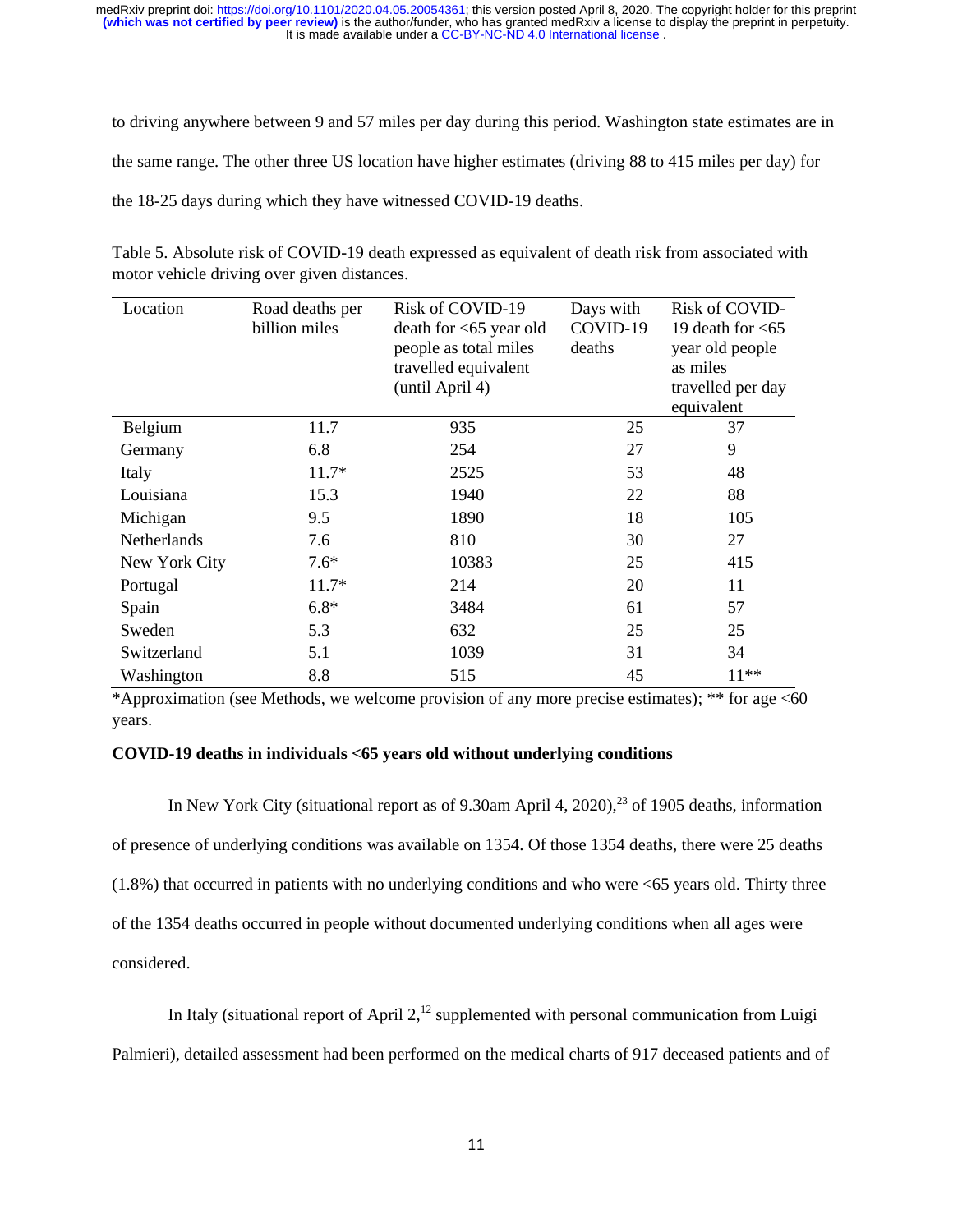those 6 (0.7%) had occurred in the absence of any underlying medical conditions in people who were  $\leq 65$ years old.

In the Netherlands (situational report of April  $4<sup>13</sup>$  supplemented with personal communication from Susan van den Hof), of 1651 deaths, there were 5 deaths (0.3%) that occurred in patients with no underlying conditions and who were <65 years old. Data on underlying conditions had been collected on  $67/84$  deaths in the  $\leq 65$  age group.

A meta-analysis of the three datasets, showed that by random effects, deaths that occurred in patients with no underlying conditions and who were <65 years old account for 0.9% (95% confidence interval, 0.1-1.7%) of all deaths where presence of underlying conditions has been assessed. There was large between-dataset heterogeneity ( $I^2 = 87\%$ , p=0.0003 for heterogeneity).

#### **DISCUSSION**

The evaluation of data from 8 countries and 4 US locations that are epicenters of the COVID-19 pandemic shows that non-elderly people <65 years old represent a very small fraction (5-9%) of all COVID-19 deaths in European countries and less than a third of all COVID-19 deaths in 4 US locations, even though this age group represents the vast majority of the general population. The risk of death is 13 to 73-fold lower in non-elderly people <65 years old than in older individuals. The age-dependent risk gradient is modestly sharper in European countries versus the US locations. Regardless, the absolute risk of death in the non-elderly population is consistently very low even in these pandemic hotbeds. As of April 4, only 1.7 to 79 per million people in this age group have died with a COVID-19 diagnosis. Moreover, the vast majority of deaths in this age group occur in the age group 40-65 that comprises 36- 48% of the population in the 0-65 years old bracket.

Of course, additional deaths may be recorded, as the epidemic wave progresses. However, in many of the locations that we examined, the peak daily deaths was 2 or more days before our data cut-off. Unless there is a further peak of deaths downstream, the total risk of death for the entire epidemic wave in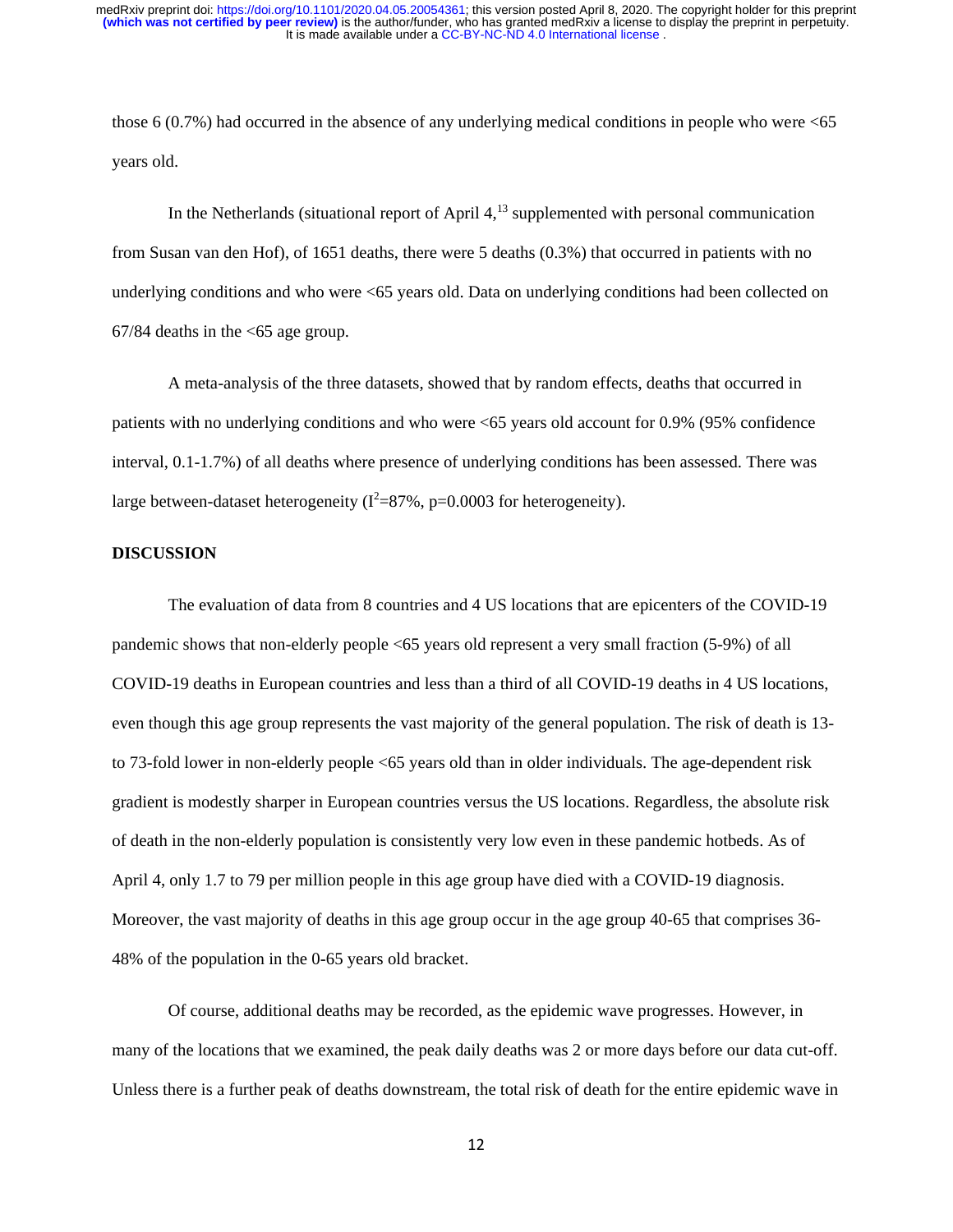these locations may be even less than twice the cumulative risk to-date, assuming a fairly symmetric epidemic wave, as in the case of Wuhan. In other locations, the total deaths may be more than twice the numbers as of April 4. However, even if the total deaths are several fold higher than the number of deaths documented until the data cut-off, the risk in individuals <65 years old remains very small.

Based on the data until April 4, for the whole COVID-19 fatality season to-date (starting with the date the first death was documented in each location) the risk of dying from coronavirus for a person <65 years old is equivalent to the risk of dying driving a distance of 9 to 415 miles by car per day during the COVID-19 fatality season. Most of the hotbed locations that we analyzed are on the lower side of this range, where the risk of death is in the same level roughly as dying from a car accident during daily commute. The highest risk (in New York City) corresponds to the risk of dying in a traffic accident while travelling daily from Manhattan to Baltimore round trip for these 25 days. People who are 40-65 years old may have about double that risk, while those 40 years old or younger have almost no risk at all of dying. Moreover, females may have 2-3 lower risk than males. These numbers correspond to the main epicenters of the pandemic, since our eligibility criteria were set explicitly to include the locations with the highest numbers of deaths. Therefore, for the vast majority of countries around the world and for the vast majority of states and cities in the USA with, the risk of death from COVID-19 this season for people <65 years old may be even smaller than the risk of dying from a car accident during daily commute.

We should acknowledge that we focused on mortality risk and not on hospitalizations. Empirical experience shows that COVID-19 has the potential to overwhelm specific hospitals, especially in settings where hospitals run close to maximum capacity even under regular circumstances, and when they serve high risk populations in cities with high population density and major congregations in mass events. Therefore, hospital preparedness is totally essential, regardless of whether the risk of death is very low in the general population. Similarly, work modeling hospital bed needs s useful. However, for understanding the risk of individuals from the general population, the analogy against deaths by motor vehicle accidents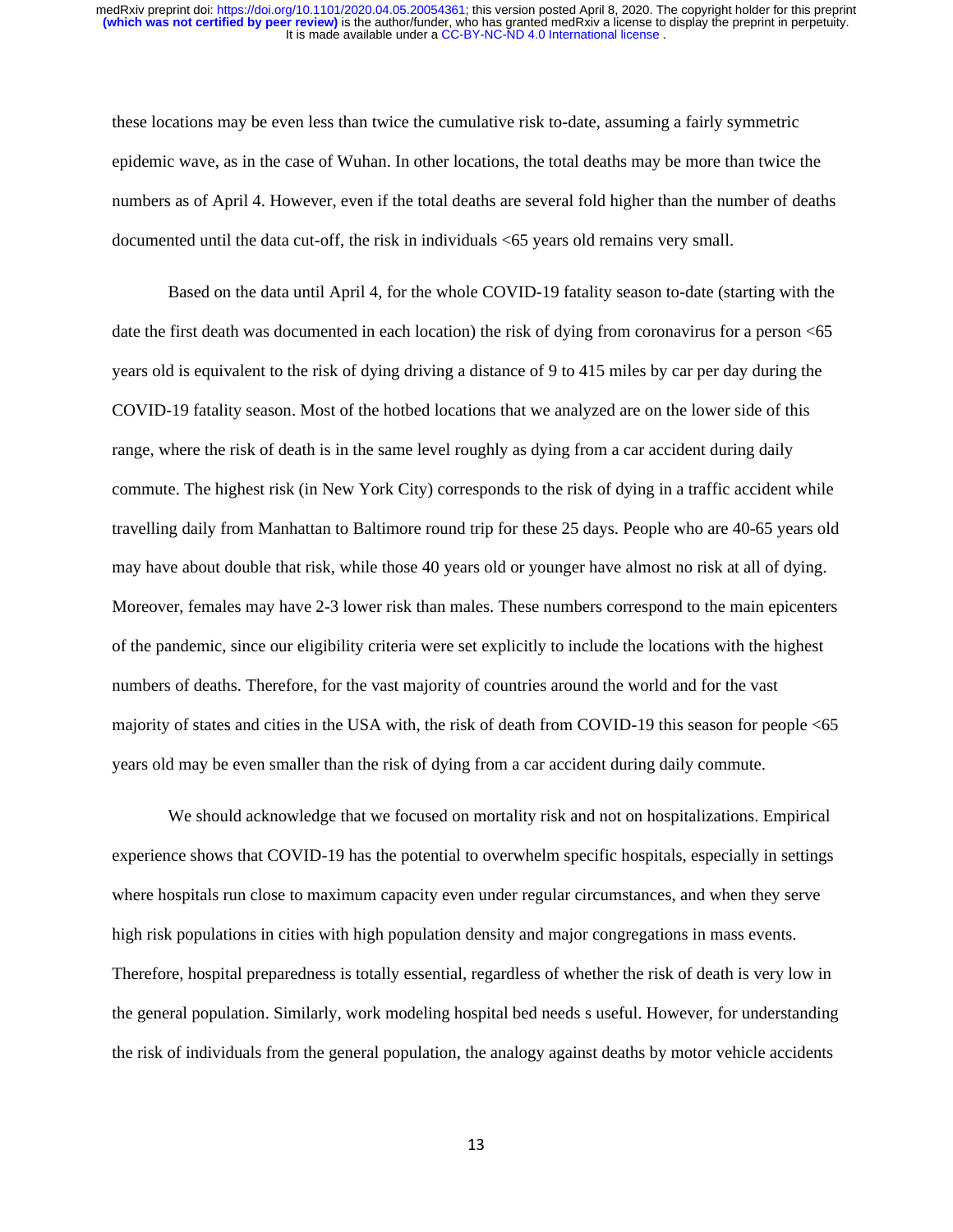is still relevant, since motor vehicle accidents also result in many more people who require hospitalizations and who suffer major injuries beyond the numbers of those who die.

The large majority of the deaths in non-elderly individuals occur in patients who have underlying diseases. Based on existing data to-date,<sup>7-9</sup> cardiovascular disease, hypertension, chronic obstructive pulmonary disease and severe asthma, diabetes, kidney failure, severe liver disease, immunodeficiency, and malignancy may confer an increased risk of adverse outcome. Individuals with these diseases should consider that their risk may be higher than average and rigorous prognostic models need to be developed to estimate with accuracy the increased risk. In non-elderly populations, the more prevalent of these conditions is cardiovascular disease and hypertension, with prevalence of approximately 10% in the 20-39 age group and 38% in the 40-59 age group in the  $USA^{24}$  and similarly high percentages in many other countries. Unfortunately, we could not identify data with the prevalence of these conditions specifically among the non-elderly deceased patients with COVID-19, and we encourage public health authorities to start reporting systematically data on comorbidities according to age strata. However, some data are available for the prevalence of these conditions across all age groups of COVID-19 deaths. For example, in the Netherlands, 49% of individuals dying with COVID-19 had cardiovascular disease or hypertension, and 27% had chronic pulmonary disease. Comparing with the prevalence of these diseases in the general population,<sup>25</sup> it is likely that  $\sim$ 2-fold increases in death risk may be reasonable to expect for people with these conditions in the general population. If so, the risk may remain very low, except in a minority of patients with the most severe manifestations of the underlying diseases.

We could retrieve data from three locations (Italy, Netherlands, and New York City) on the COVID-19 mortality of people who are both <65 years old and have no underlying diseases. Consistently, the data suggest that these deaths are remarkably uncommon, and they accounted for about 1% of all COVID-19 deaths respectively. There was some heterogeneity across locations, with this proportion accounting for much less than 1% in the two European locations and close to 2% in New York City. Data on assessment of comorbidities are still not complete and this may explain some of this difference.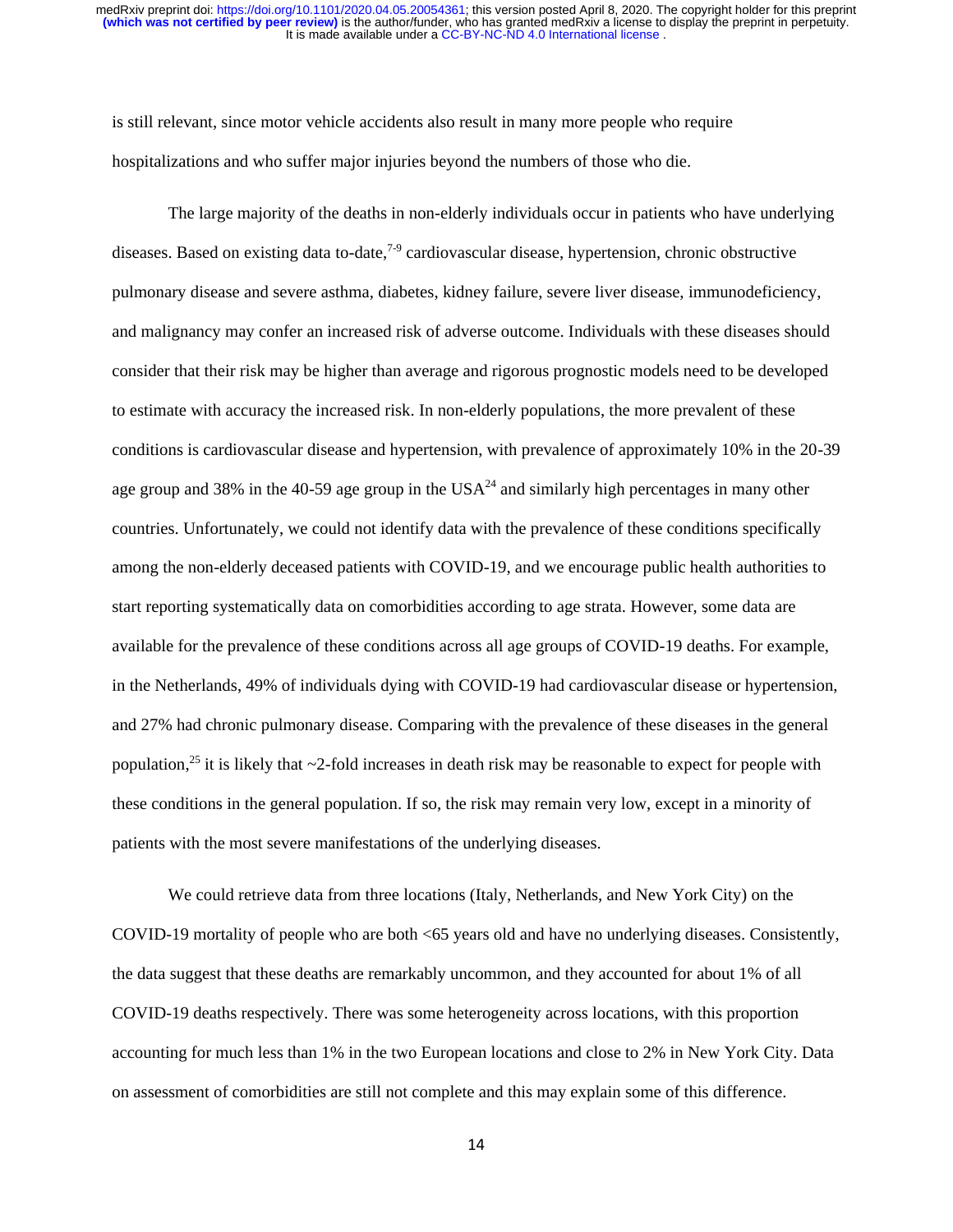Alternatively, it is possible that some New York City deaths may have occurred in people without access to medical care and thus poorly documented medical history, while Italy and Netherlands have more complete medical coverage of the population. It is very important for authorities to report similar data on comorbidities from other locations as well.

We should caution that the reported available data on comorbidities and deaths without comorbidities are sparse to-date. It is also possible that information on comorbidities is not accurately captured. Some people with no recorded comorbidities may have had some underlying diseases, but these where not reported in a crisis setting, or these conditions may have been undiagnosed. Overall, this further strengthens the notion that for healthy non-elderly people, the risk of dying from COVID-19 this season has been infinitesimally small. This is in stark contrast with many news stories that focus on the demise of young people and the panic and horror that these widely reverberated stories are causing.

Another interesting observation is the higher share of deaths in the <65 years old group in New York City, Louisiana, and Michigan as opposed to the 8 European countries and Washington state. This requires further investigation, but it may reflect unfavorable socioeconomic circumstances for victims of COVID-19 in New York City, Louisiana and Michigan. It is important to study in more detail the socioeconomic profile of the COVID-19 victims, but preliminary data show that deaths cluster in areas with high levels of poverty and underprivileged populations. If this early observation gets validated, this may signify that COVID-19 is yet another disease with a profile dependent on inequalities. Of interest, influenza deaths seem to have a similar difference in age distribution between the USA and European countries like Italy: a larger proportion of influenza deaths in the USA tend to be in the  $\leq 65$  age group,  $^{26}$ as compared with Italy.<sup>27</sup> Of course, a major difference between influenza and COVID-19 is that the latter does not cause deaths in children, in contrast to influenza.

The vast majority of victims from COVID-19 are elderly people and in all European countries analyzed as well as in Washington state, more than half and up to three quarters are at least 80 years old. The median age of death for COVID-19 tends to be similar or slightly smaller than the life expectancy of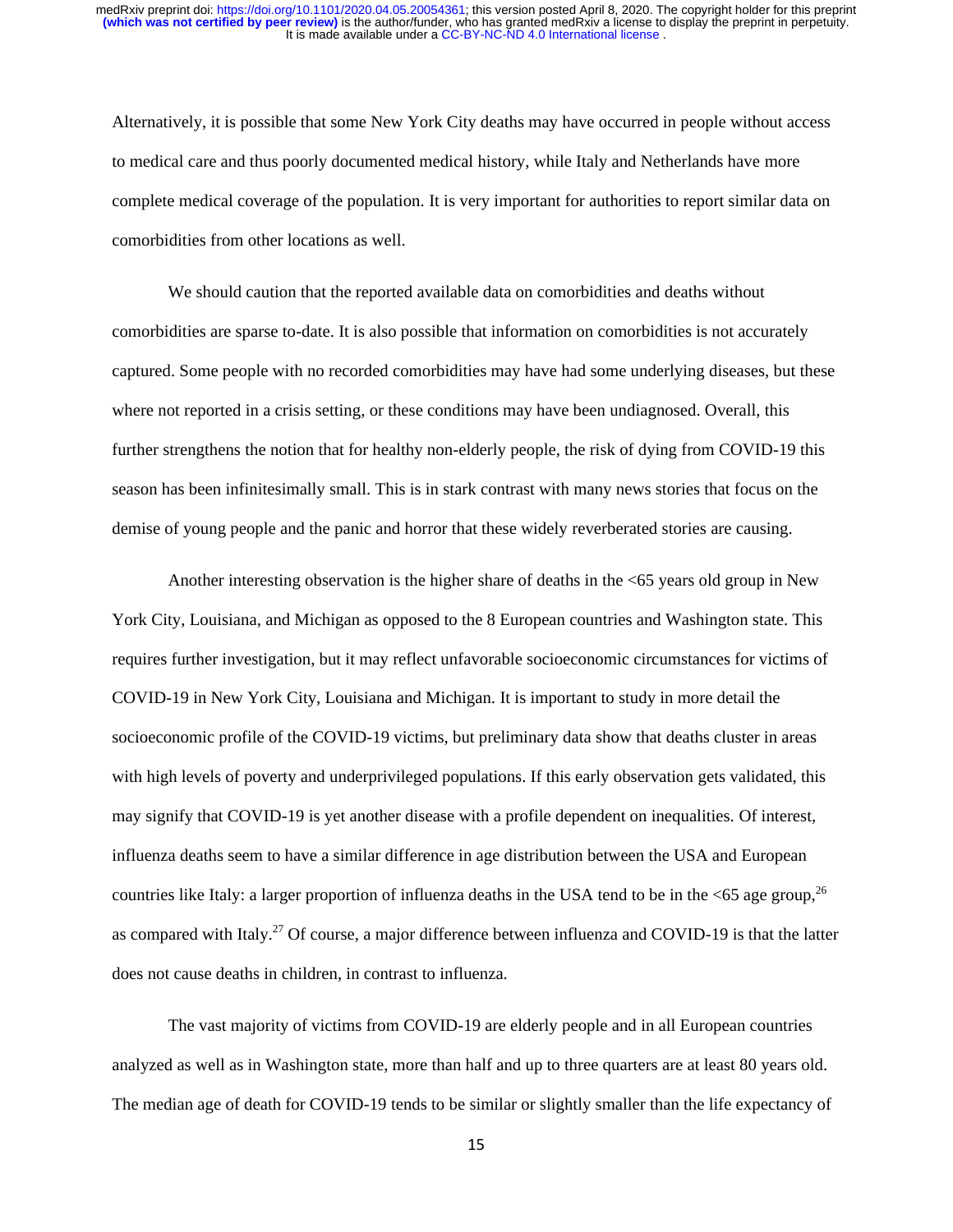the population in each respective location. In several locations, large cluster of deaths have been observed in nursing home facilities. Moreover, as above, the vast majority of patients with COVID-19 have comorbidities and these could also contribute to the fatal outcome or may be even more important that SARS-CoV-2 in causing the death.<sup>28</sup> Overall, the loss of quality-adjusted life-years from COVID-19 may be much smaller than a crude reading of the number of deaths might suggest, once these features are accounted for.

The data that we have compiled nevertheless allow to estimate also absolute risks of death in the highest risk group, i.e. elderly individuals ≥80 years old in these 12 hot epicenters of the pandemic. These are markedly higher than the risks of death in individuals <65 years old. However, the absolute risk of death even in this highest age category to-date and even in these hot epicenters do not exceed 0.24% in any location and in most locations it is lower than 1 in a thousand. Nevertheless, these risks may be high enough to warrant high alert and they suggest that, no matter what strategy is selected for addressing COVID-19 in the current or future epidemic waves should include special emphasis in protecting very elderly individuals.

As the data from the first epidemic wave of COVID-19 mature, knowledge of relative and absolute risks for different age groups and for people with different co-morbidities are instrumental for carefully choosing next steps. Aggressive measures such as lockdowns have been implemented in many countries. This is a fully justified "better safe than sorry" approach in the absence of good data. However, long-term lockdowns may have major adverse consequences for health (suicides, worsening mental health, cardiovascular disease, loss of health insurance from unemployment, etc.) and society at large.<sup>29</sup> It is even argued that lockdowns may be even harmful as a response to COVID-19 itself, if they broaden rather than flatten the epidemic curve.<sup>30</sup> Information from large scale testing and seroprevalence studies should soon give us a more clear picture about the true frequency of infections and thus more accurate assessments of the overall infection fatality rate. Data from Iceland suggest that almost all infections are either asymptomatic or mildly symptomatic and thus do not come to medical attention.<sup>31</sup> These data also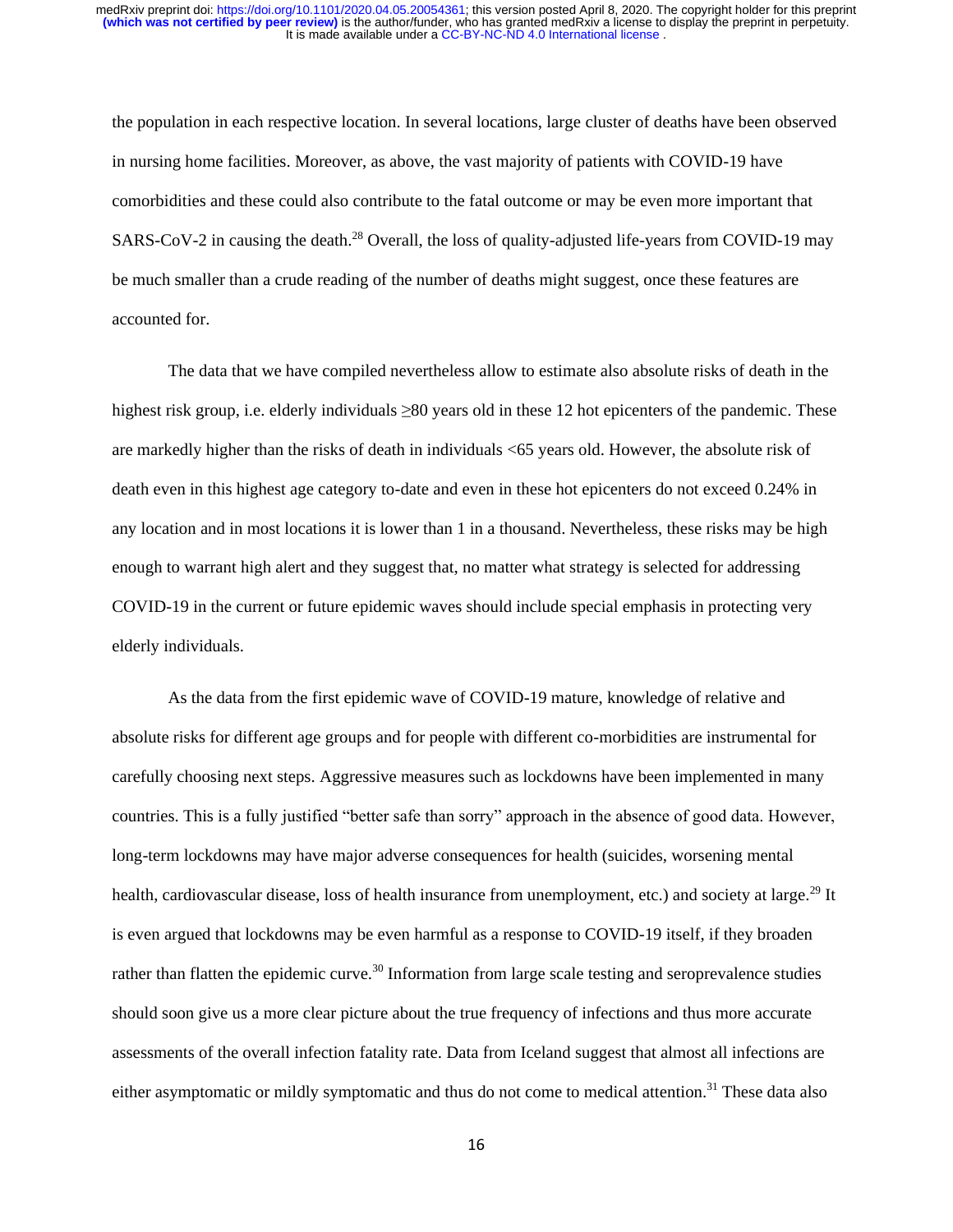suggest that the infection fatality rate may be close to that of seasonal flu  $(0.1\%)$  rather than much higher earlier estimates. If larger scale studies further document that the infection is very common and infection fatality rate is modest across the general population, the finding of very low risk in the vast majority of the general population has major implications for strategic next steps in managing the COVID-19 pandemic. Tailored measures that maintain social life and the economy functional to avoid potentially even deaths from socioeconomic disruption plus effective protection of select high-risk individuals may be a sensible option.

**Acknowledgments:** We are grateful to Luigi Palmieri and Susan van der Hof for providing additional data clarifications. We welcome provision of additional data and detailed information and any relevant data clarifications from all countries and states. As further information accumulates, this will allow updating and improving the volume of data and the precision of the estimates in the present analysis.

**Funding:** METRICS has been supported by grants from the Laura and John Arnold Foundation (Dr. Ioannidis). This work is also supported by Uppsala University, the Swedish Society of Medicine and the Blanceflor Foundation (Dr. Axfors).

## **Conflicts of interest:** none

**Data sharing:** All data used in this manuscript will be shared upon request.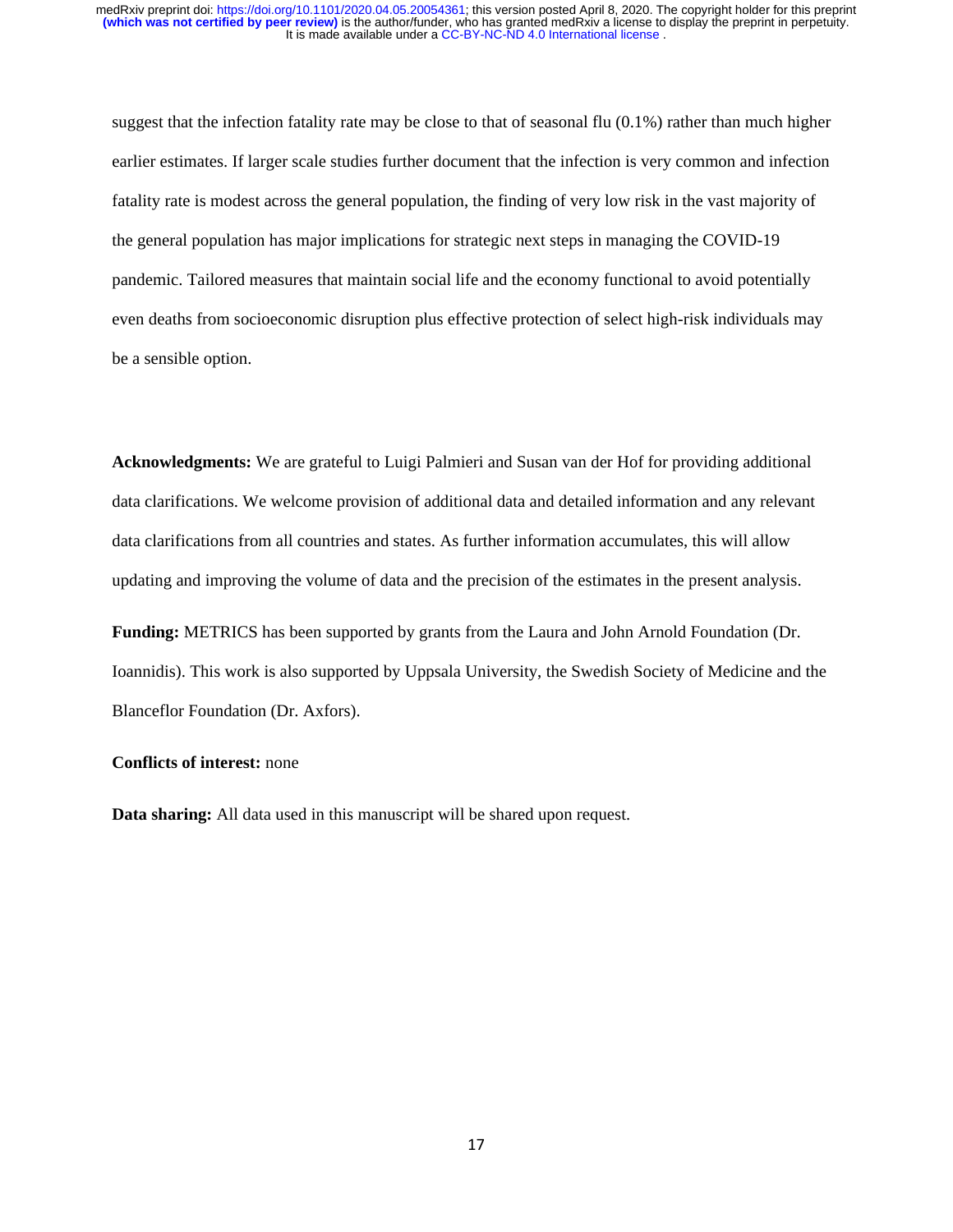### **References**

1. Fauci AS, Lane HC, Redfield RR.Covid-19 - Navigating the Uncharted. N Engl J Med. 2020 Mar 26;382(13):1268-1269.

2. Gates B. Responding to COVID-19 – A once-in-acentury pandemic? N Engl J Med. 2020 Feb 28. doi: 10.1056/NEJMp2003762. [Epub ahead of print]

3. Ioannidis JPA. Coronavirus disease 2019: the harms of exaggerated information and non-evidencebased measures. Eur J Clin Invest. 2020:e13223.

4. Ioannidis JP. Expressing death risk as condensed life experience and death intensity. Medical Decision Making. 2013;33(6):853-9.

5. International Transport Forum/Organisation for Economic Co-operation and Development (OECD). International Traffic Safety Data and Analysis Group (IRTAD) Road Safety Annual Report 2018. Published 2018-05-18. Available from: [https://www.itf-oecd.org/road-safety-annual-report-2018.](https://www.itf-oecd.org/road-safety-annual-report-2018) Last accessed April 4, 2020.

6. Insurance Institute for Highway Safety. Report available from: [https://www.iihs.org/topics/fatality](https://www.iihs.org/topics/fatality-statistics/detail/state-by-state)[statistics/detail/state-by-state.](https://www.iihs.org/topics/fatality-statistics/detail/state-by-state) Last accessed April 4, 2020.

7. Du Y, Tu L, Zhu P, Mu M, Wang R, Yang P, et al. Clinical Features of 85 Fatal Cases of COVID-19 from Wuhan: A Retrospective Observational Study. Am J Respir Crit Care Med. 2020 Apr 3. doi: 10.1164/rccm.202003-0543OC. [Epub ahead of print]

8. Guan WJ, Liang WH, Zhao Y, Liang HR, Chen ZS, Li YM, et al. Comorbidity and its impact on 1590 patients with Covid-19 in China: A Nationwide Analysis. Eur Respir J. 2020 Mar 26. pii:2000547. doi: 10.1183/13993003.00547-2020. [Epub ahead of print]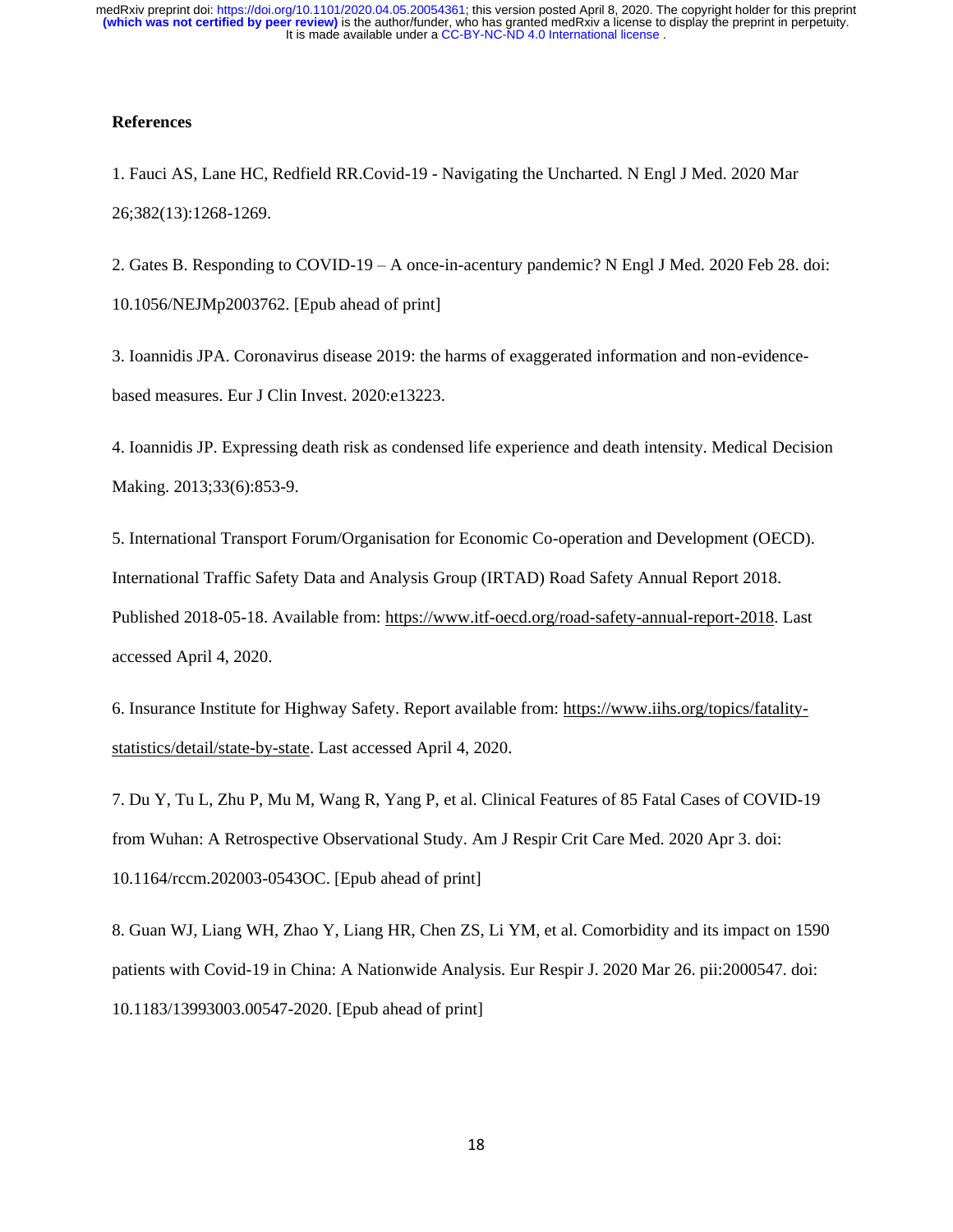9. Chen T, Wu D, Chen H, Yan W, Yang D, Chen G, et al. Clinical characteristics of 113 deceased patients with coronavirus disease 2019: retrospective study. BMJ. 2020 Mar 26;368:m1091. doi: 10.1136/bmj.m1091.

10. Sciensano: the Belgian Institute for Health. COVID-19 - Bulletin Epidemiologique du 04 Avril 2020. Published 2020-04-04. Available from: [https://epistat.wiv-isp.be/covid/.](https://epistat.wiv-isp.be/covid/) Accessed April 4, 2020.

11. Robert Koch Institut. Coronavirus Disease 2019 (COVID-19) Daily Situation Report of the Robert Koch Institute. 04/04/2020 – Updated Status for Germany. Published 2020-04-04. Available from: [https://www.rki.de/DE/Content/InfAZ/N/Neuartiges\\_Coronavirus/Situationsberichte/Gesamt.html.](https://www.rki.de/DE/Content/InfAZ/N/Neuartiges_Coronavirus/Situationsberichte/Gesamt.html)  Accessed April 4, 2020.

12. Epidemia COVID-19 Aggiornamento nazionale 2 aprile 2020 – ore 16:00.

[https://www.epicentro.iss.it/coronavirus/bollettino/Bollettino-sorveglianza-integrata-COVID-19\\_2-aprile-](https://www.epicentro.iss.it/coronavirus/bollettino/Bollettino-sorveglianza-integrata-COVID-19_2-aprile-2020.pdf)[2020.pdf.](https://www.epicentro.iss.it/coronavirus/bollettino/Bollettino-sorveglianza-integrata-COVID-19_2-aprile-2020.pdf) Accessed April 2, 2020.

13. Rijksinstituut voor Volksgezondheid en Milieu – RIVM. Epidemiologische situatie COVID-19 in Nederland. Published 2020-04-04. Available from: [https://www.rivm.nl/documenten/epidemiologische](https://www.rivm.nl/documenten/epidemiologische-situatie-covid-19-in-nederland-4-april-2020)[situatie-covid-19-in-nederland-4-april-2020.](https://www.rivm.nl/documenten/epidemiologische-situatie-covid-19-in-nederland-4-april-2020) Accessed April 4, 2020.

14. Serviço Nacional de Saúde/Direção-Geral da Saúde. COVID-19 Relatório de Situação no 033. Published 2020-04-04. Available from: [https://covid19.min-saude.pt/relatorio-de-situacao/.](https://covid19.min-saude.pt/relatorio-de-situacao/) Accessed April 4, 2020.

15. Centro de Coordinación de Alertas y Emergencias Sanitarias. Actualización nº 65. Enfermedad por el coronavirus (COVID-19). Published 2020-04-04. Available from:

[https://www.mscbs.gob.es/profesionales/saludPublica/ccayes/alertasActual/nCov-](https://www.mscbs.gob.es/profesionales/saludPublica/ccayes/alertasActual/nCov-China/situacionActual.htm)

[China/situacionActual.htm.](https://www.mscbs.gob.es/profesionales/saludPublica/ccayes/alertasActual/nCov-China/situacionActual.htm) Accessed April 4, 2020.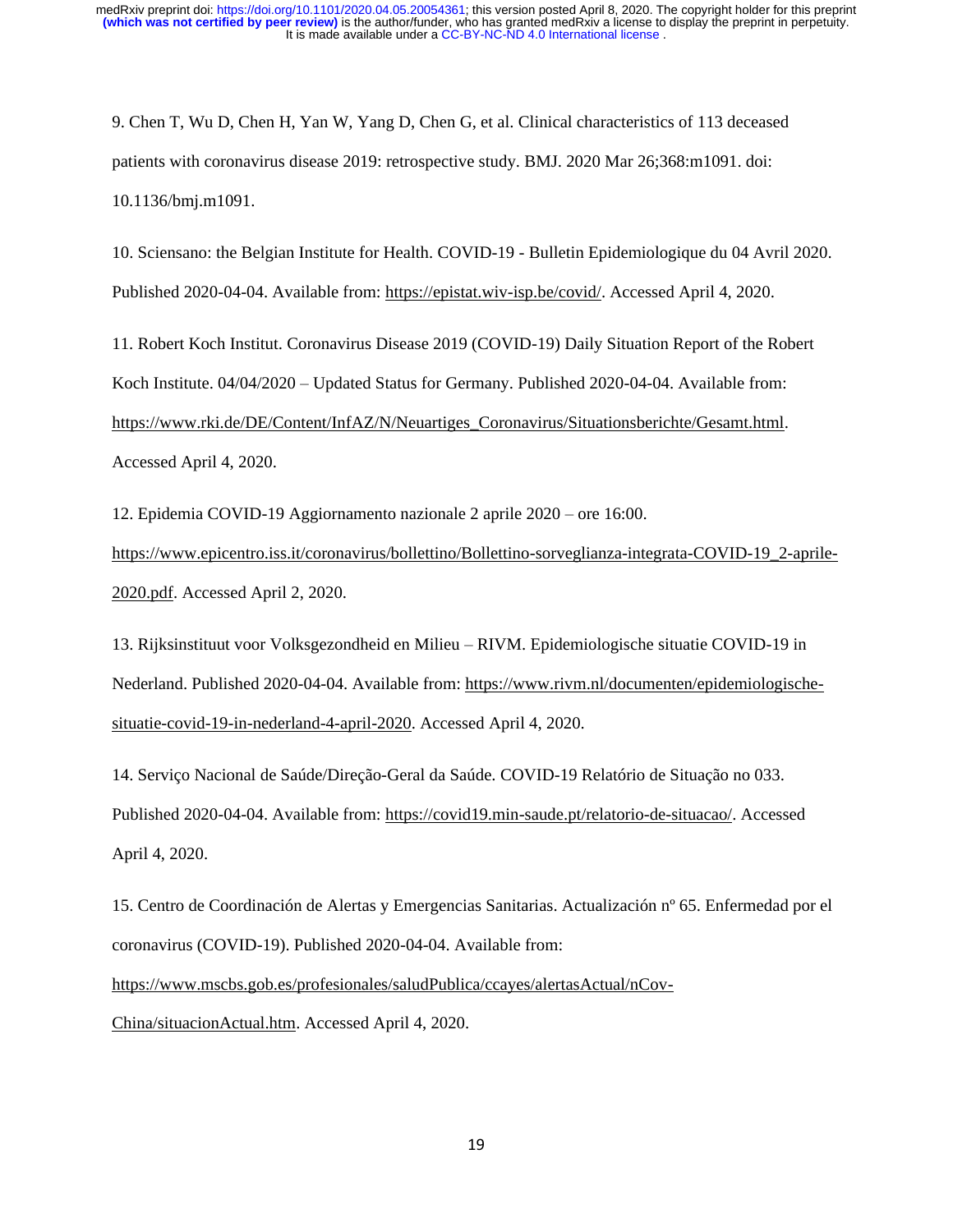16. Folkhälsomyndigheten. Antal fall av covid-19 i Sverige. Updated 2020-04-04. Accessed 2020-04-04. https://experience.arcgis.com/experience/09f821667ce64bf7be6f9f87457ed9aa

17. Bundesamt für Gesundheit BAG. Coronavirus Krankheit 2019 (COVID-19) Situationsbericht zur epidemiologischen Lage in der Schweiz und im Fürstentum Liechtenstein. Published 2020-04-04. Available from: [https://www.bag.admin.ch/bag/de/home/krankheiten/ausbrueche-epidemien](https://www.bag.admin.ch/bag/de/home/krankheiten/ausbrueche-epidemien-pandemien/aktuelle-ausbrueche-epidemien/novel-cov/situation-schweiz-und-international.html#-1222424946)[pandemien/aktuelle-ausbrueche-epidemien/novel-cov/situation-schweiz-und-international.html#-](https://www.bag.admin.ch/bag/de/home/krankheiten/ausbrueche-epidemien-pandemien/aktuelle-ausbrueche-epidemien/novel-cov/situation-schweiz-und-international.html#-1222424946) [1222424946.](https://www.bag.admin.ch/bag/de/home/krankheiten/ausbrueche-epidemien-pandemien/aktuelle-ausbrueche-epidemien/novel-cov/situation-schweiz-und-international.html#-1222424946) Accessed April 4, 2020.

18. Louisiana Department of Health/Office of Public Health. Louisiana Coronavirus (COVID-19) Information. Updated 2020-04-04. Accessed 2020-04-04. http://ldh.la.gov/Coronavirus/

19. State of Michigan. Coronavirus Michigan Data. Updated 2020-04-04. Accessed 2020-04-04. https://www.michigan.gov/coronavirus/0,9753,7-406-98163\_98173---,00.html

20. Washington State Department of Health. 2019 Novel Coronavirus Outbreak (COVID-19): Current Status in Washington State. Updated 2020-04-04. Accessed 2020-04-04. https://www.doh.wa.gov/Emergencies/Coronavirus

21. New York City Health. Coronavirus Disease 2019 (COVID-19) Daily Data Summary: Deaths. Published 2020-04-04. Available from: [https://www1.nyc.gov/site/doh/covid/covid-19-data.page.](https://www1.nyc.gov/site/doh/covid/covid-19-data.page)

Accessed April 4, 2020.

22. World Health Organization. Report of the WHO-China Joint Mission on Coronavirus Disease 2019 (COVID-19) 16-24 February 2020. Published 2020-02-28. Available from: [https://www.who.int/publications-detail/report-of-the-who-china-joint-mission-on-coronavirus-disease-](https://www.who.int/publications-detail/report-of-the-who-china-joint-mission-on-coronavirus-disease-2019-(covid-19))[2019-\(covid-19\).](https://www.who.int/publications-detail/report-of-the-who-china-joint-mission-on-coronavirus-disease-2019-(covid-19)) Accessed April 4, 2020.

23. [https://www1.nyc.gov/assets/doh/downloads/pdf/imm/covid-19-daily-data-summary-deaths-](https://www1.nyc.gov/assets/doh/downloads/pdf/imm/covid-19-daily-data-summary-deaths-04042020-1.pdf)[04042020-1.pdf.](https://www1.nyc.gov/assets/doh/downloads/pdf/imm/covid-19-daily-data-summary-deaths-04042020-1.pdf) Accessed April 4, 2020.